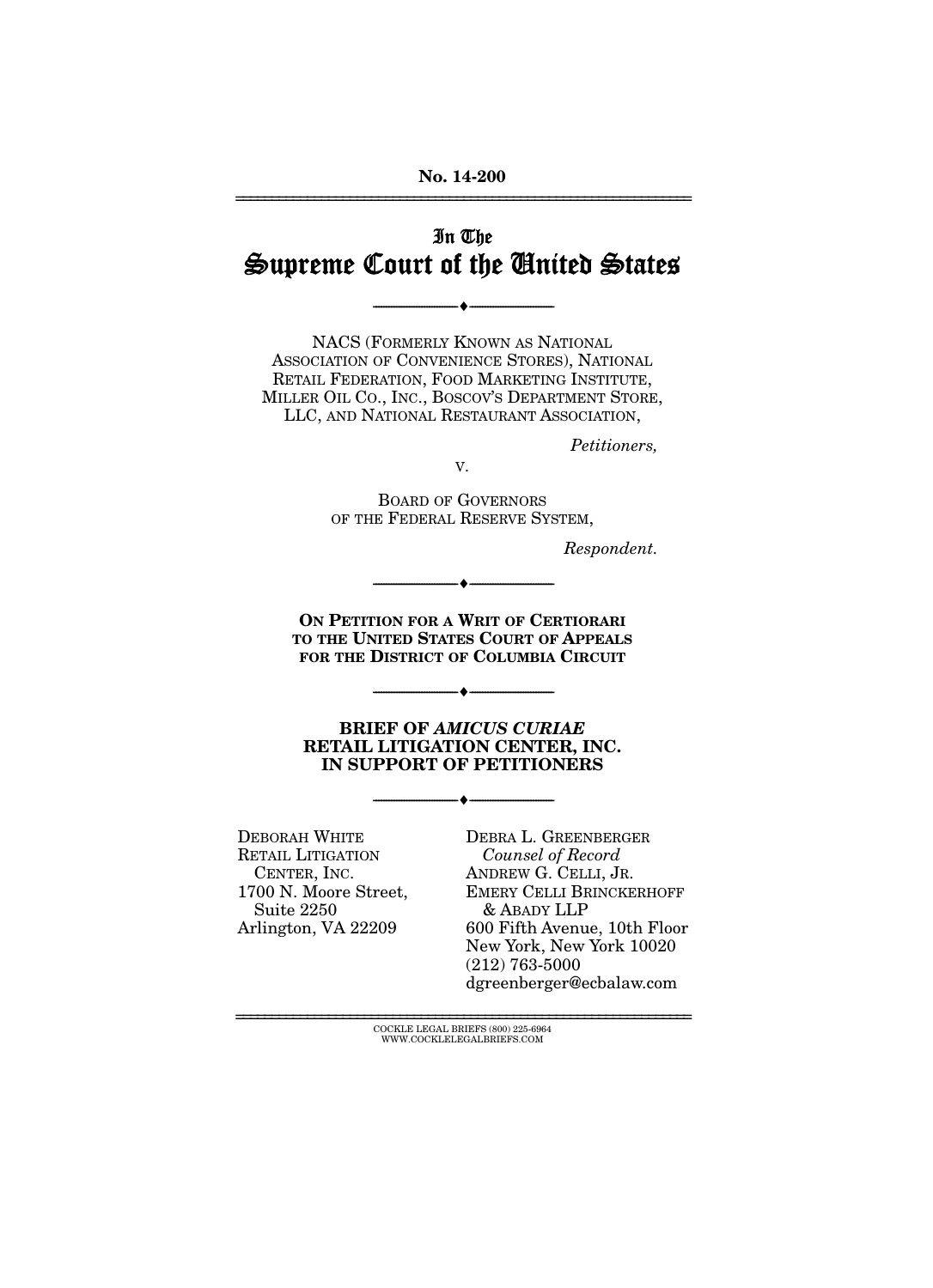### **CORPORATE DISCLOSURE STATEMENT**

The Retail Litigation Center, Inc. ("RLC") is a 501(c)(6) membership association that has no parent company. No publicly held company owns a ten percent or greater ownership interest in the RLC.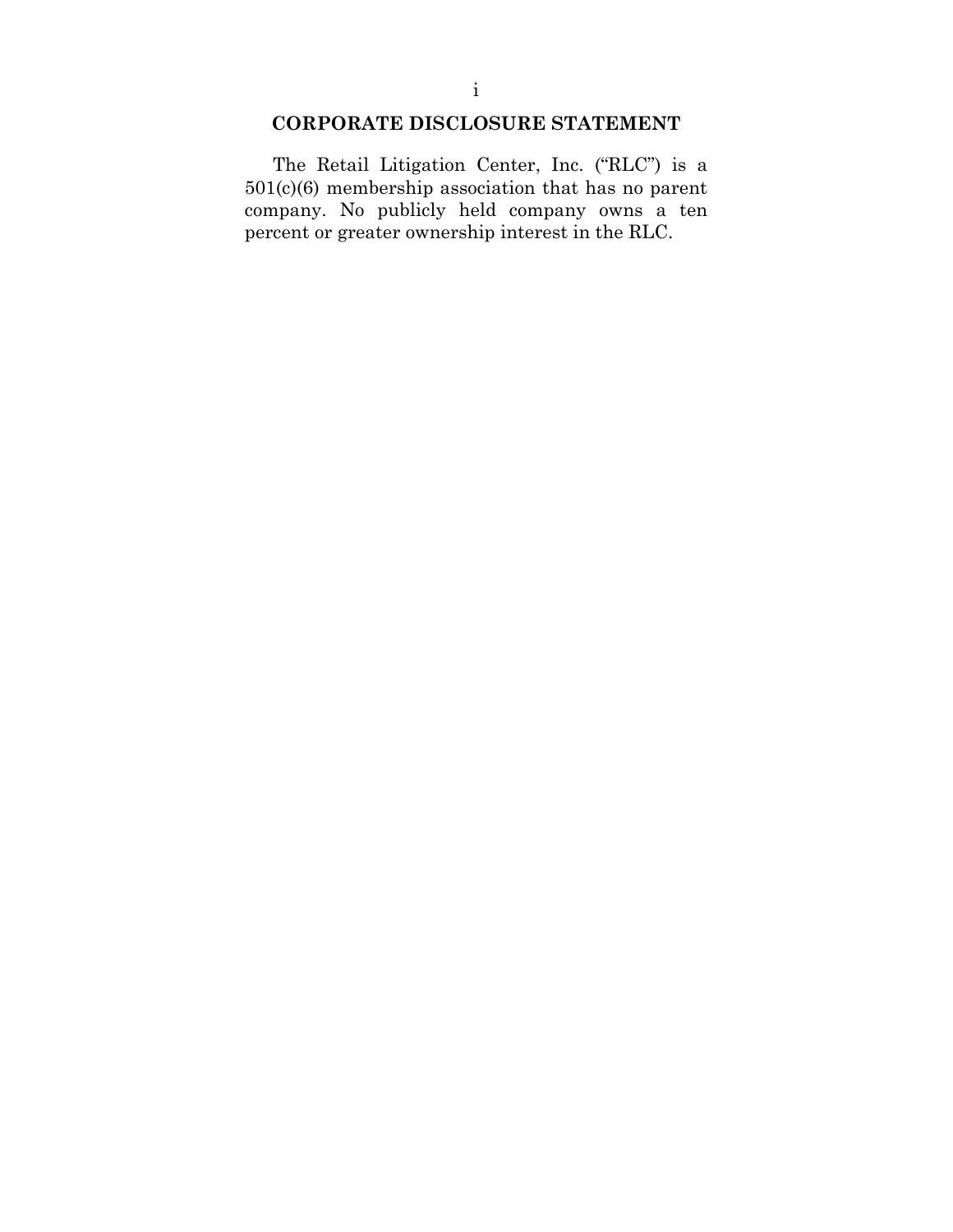## **TABLE OF CONTENTS**

|    |                                                                                                                                 | Page(s) |
|----|---------------------------------------------------------------------------------------------------------------------------------|---------|
|    | TABLE OF AUTHORITIESiii - vi                                                                                                    |         |
|    |                                                                                                                                 |         |
|    |                                                                                                                                 |         |
|    |                                                                                                                                 |         |
| I. | The D.C. Circuit Erred In Applying the<br>Deferential Standard of Review Reserved                                               |         |
| H. | Fixed Costs Are Not Specific to a Particular<br>Electronic Debit Transaction, and the<br>Board's Claim to the Contrary Fails 12 |         |
|    |                                                                                                                                 |         |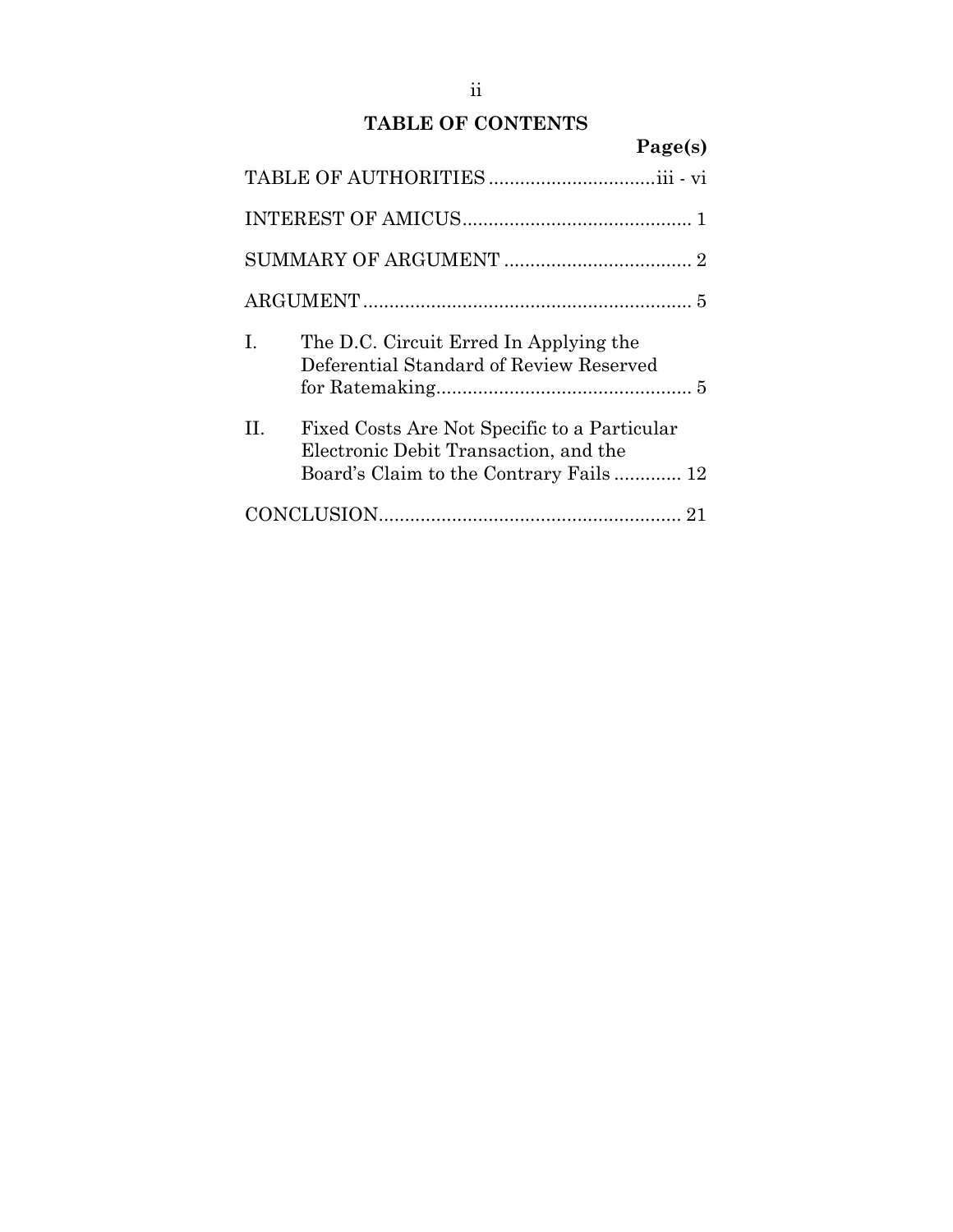### **TABLE OF AUTHORITIES**

## **Page(s)**

### **CASES**

| Aluminum Co. of Am. v. Bonneville Power<br>Admin.,                           |
|------------------------------------------------------------------------------|
|                                                                              |
| <b>BNSF Railway Co. v. Surface Transportation</b><br>Board,                  |
| 526 F.3d 770 (D.C. Cir. 2008)  6, 9, 11                                      |
| Chevron, U.S.A., Inc. v. Natural Res. Def.<br>Council, Inc.,                 |
|                                                                              |
| Elec. Power Supply Ass'n v. F.E.R.C.,                                        |
| ExxonMobil Gas Mktg. Co. v. Fed. Energy<br>Regulatory Comm'n.,               |
| In re Visa Check/MasterMoney Antitrust<br>Litigation,                        |
| 192 F.R.D. 68 (E.D.N.Y. 2000), aff'd, 280                                    |
| Sorenson Commc'ns, Inc. v. F.C.C.,                                           |
| TCF Nat'l Bank v. Bernanke,<br>No. 10-cv-4149(LLP) (D.S.D. Nov. 4, 2010)  14 |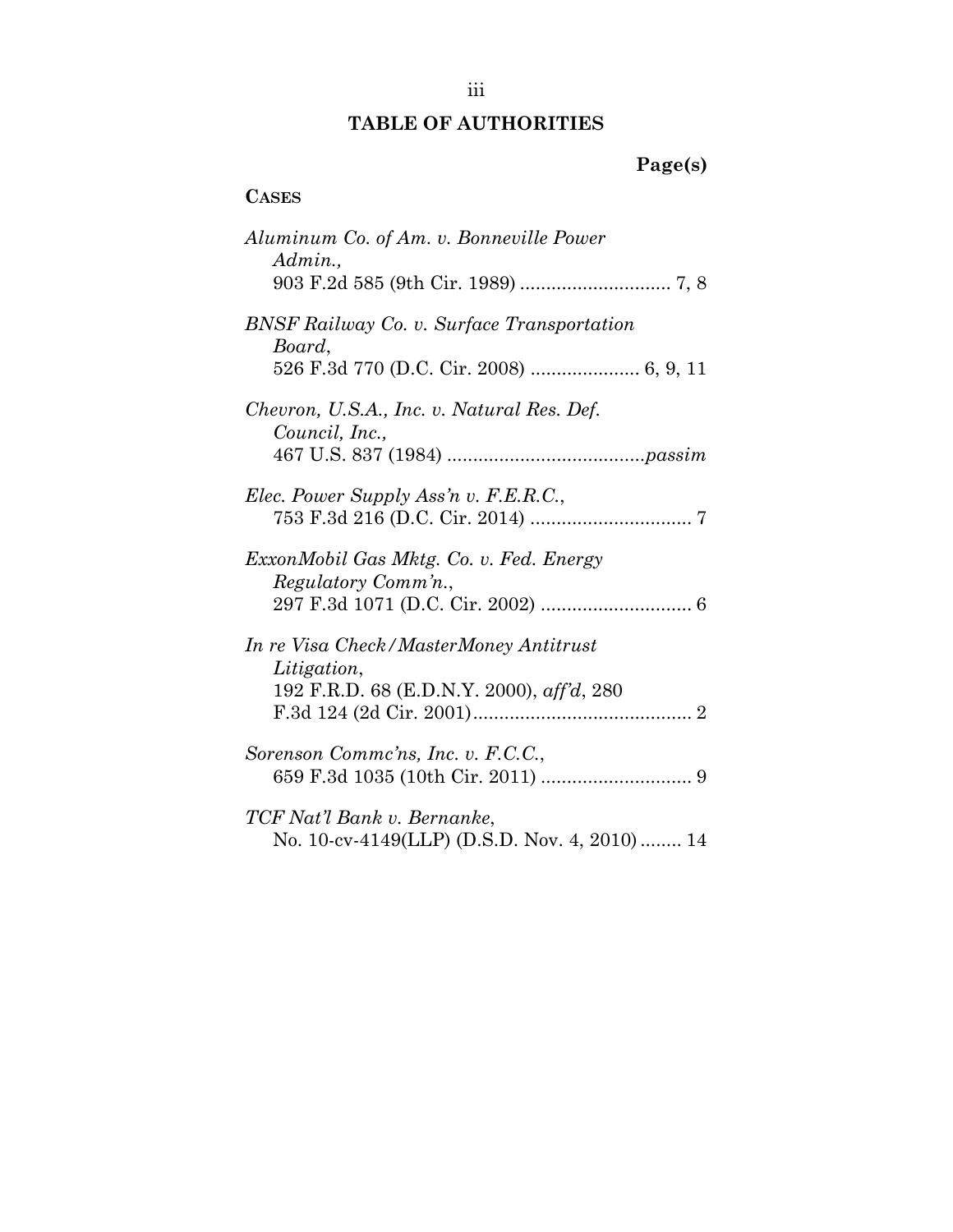| Time Warner Entertainment Co. v. Federal |  |
|------------------------------------------|--|
| Communications Commission,               |  |
|                                          |  |

## **STATUTES AND REGULATIONS**

| Dodd-Frank Wall Street Reform and Consumer<br>Protection Act, Pub. L. 111-203, 124 Stat. 1376 |
|-----------------------------------------------------------------------------------------------|
|                                                                                               |
|                                                                                               |
|                                                                                               |
|                                                                                               |
|                                                                                               |

## **FEDERAL REGISTER & RULEMAKING MATERIALS**

| Comments of Senator Richard J. Durbin         |    |
|-----------------------------------------------|----|
| in Docket No. R-14 04/RIN No. 7100AD63        |    |
| (Debit Card Interchange Fees and Routing,     |    |
| 75 Fed. Reg. 81,722 (proposed Dec. 28, 2010)) |    |
|                                               |    |
|                                               |    |
| Comments of the Food Marketing Institute      |    |
| in Docket No. R-14 04/RIN No. 7100AD63        |    |
| (Debit Card Interchange Fees and Routing,     |    |
| 75 Fed. Reg. 81,722 (proposed Dec. 28, 2010)) |    |
|                                               | 15 |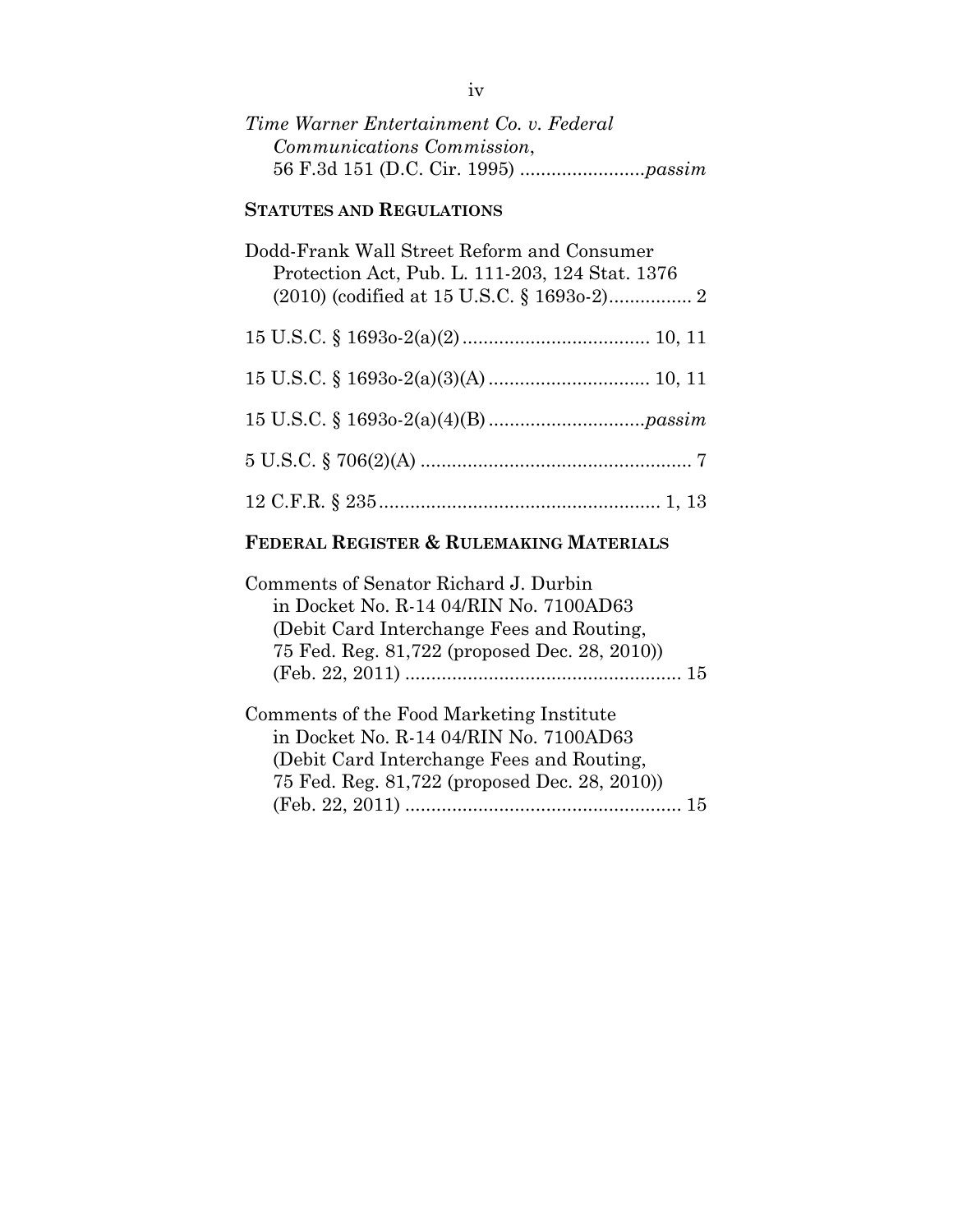| Comments of the Merchants Payments Coalition<br>in Docket No. R-14 04/RIN No. 7100AD63<br>(Debit Card Interchange Fees and Routing,<br>75 Fed. Reg. 81,722 (proposed Dec. 28, 2010)) |
|--------------------------------------------------------------------------------------------------------------------------------------------------------------------------------------|
| Comments of the National Association of                                                                                                                                              |
| Convenience Stores in Docket No. R-14 04/RIN                                                                                                                                         |
| No. 7100AD63 (Debit Card Interchange Fees                                                                                                                                            |
| and Routing, 75 Fed. Reg. 81,722 (proposed                                                                                                                                           |
|                                                                                                                                                                                      |
| Comments of the Retail Industry Leaders<br>Association in Docket No. R-14 04/RIN No.<br>7100AD63 (Debit Card Interchange Fees<br>and Routing, 75 Fed. Reg. 81,722 (proposed          |
| Debit Card Interchange Fees and Routing:                                                                                                                                             |
| Proposed Rule, 75 Fed. Reg. 81,721                                                                                                                                                   |
|                                                                                                                                                                                      |
| Debit Card Interchange Fees and Routing:                                                                                                                                             |
| Final Rule, 76 Fed. Reg. 43,394                                                                                                                                                      |
|                                                                                                                                                                                      |
| <b>MISCELLANEOUS</b>                                                                                                                                                                 |

| Richard A. Epstein, <i>The Improbable Fate of the</i> |
|-------------------------------------------------------|
| Durbin Amendment in the Circuit Court of              |
| Appeals for the District of Columbia: A               |
| Learned Court Makes Intellectual Hash of an Ill-      |
| Conceived Statute, PointofLaw.com (Mar. 28,           |
| 2014), http://pointoflaw.com/columns/                 |
| 2014/03/improbablefate-of-the-durbin-                 |
|                                                       |
|                                                       |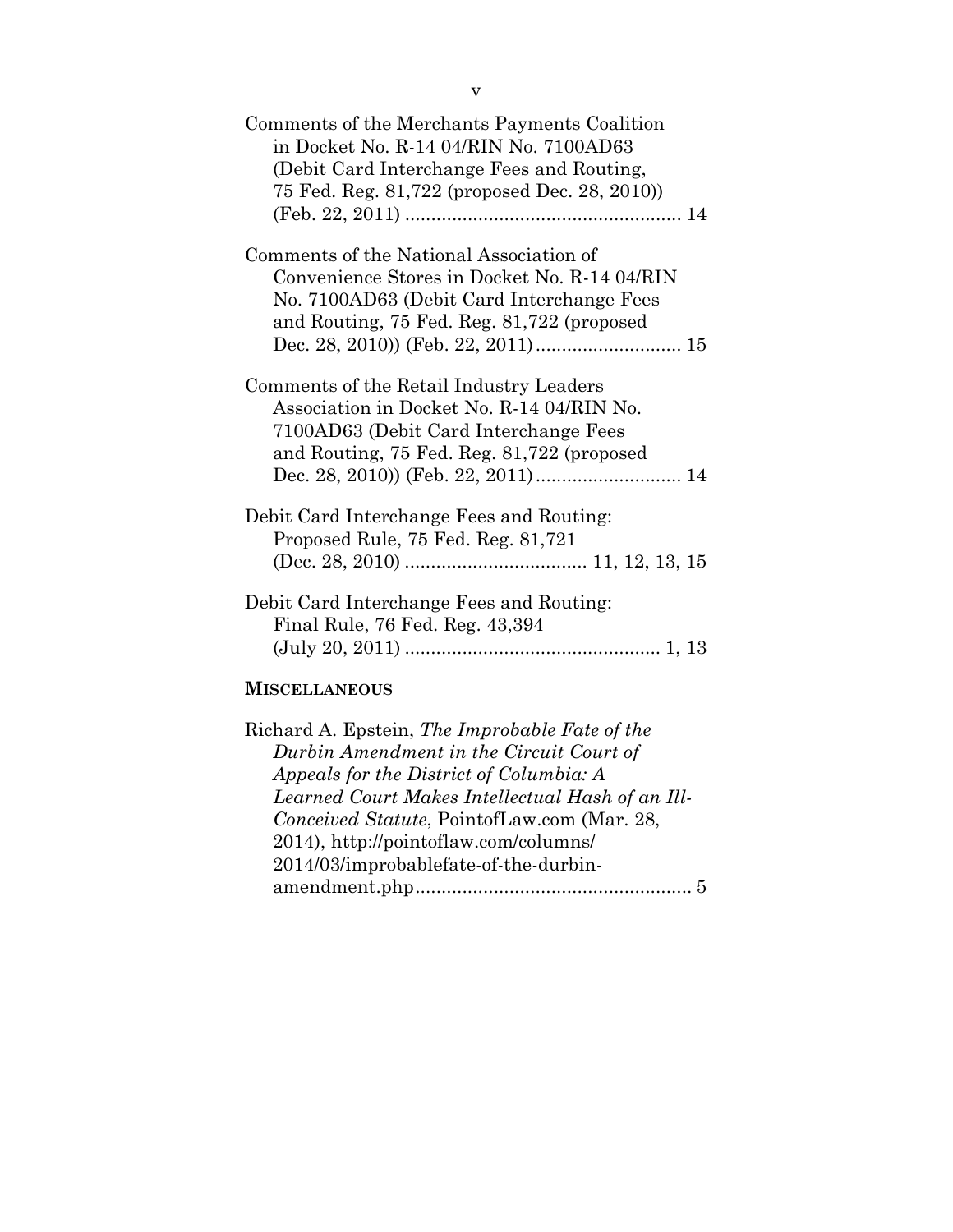Robert J. Shapiro, *The Costs and Benefits of Half a Loaf: The Economic Effects of Recent Regulation of Debit Card Interchange Fees* 23-24 (Oct. 1, 2013), http://21353cb4da875 d727a1d-ccea4d4b51151ba804c4b0295d8d0 6a4.r8.cf1.rackcdn.com/SHAPIROreport.pdf ..... 20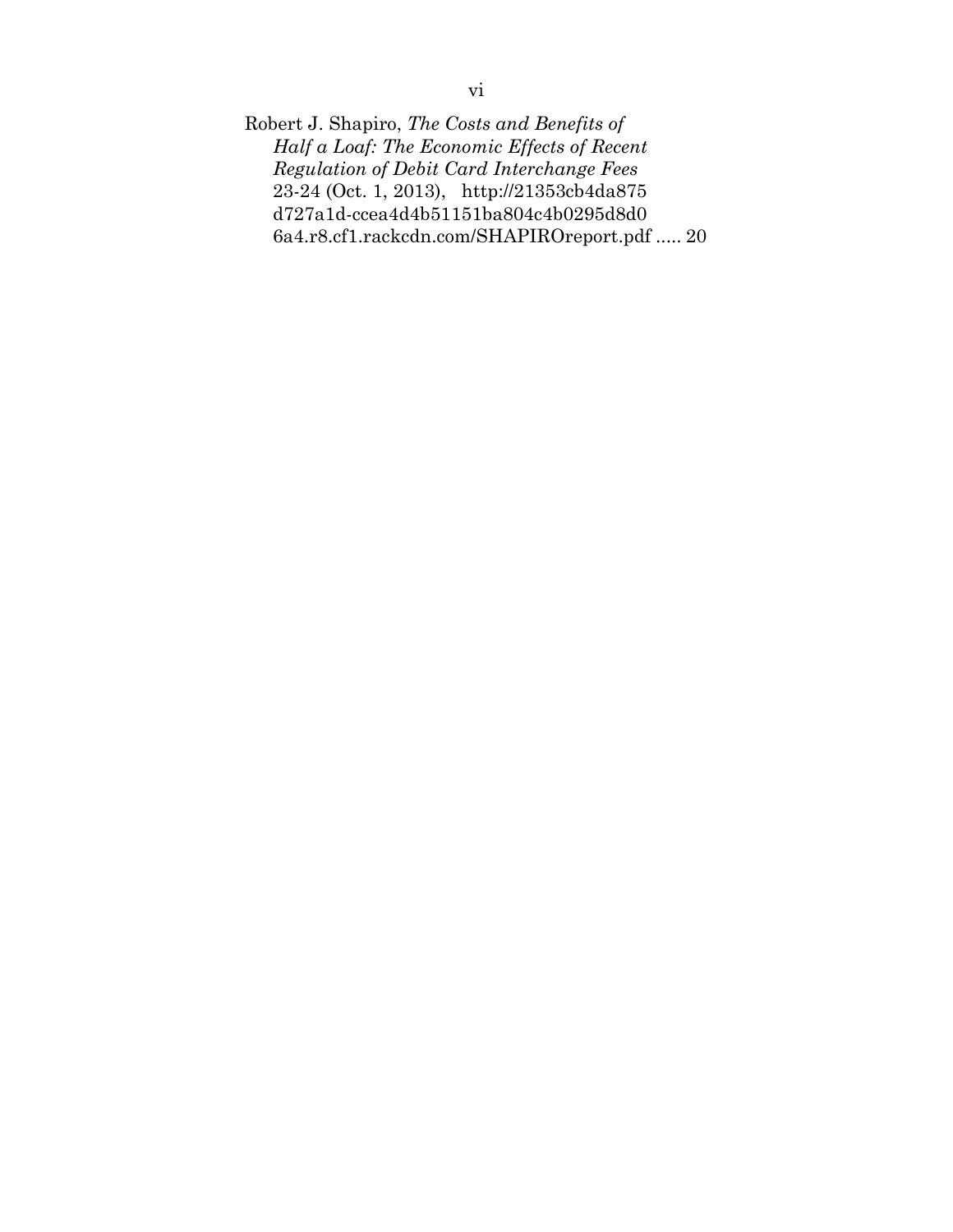#### **INTEREST OF AMICUS1**

*Amicus*, the Retail Litigation Center, Inc., is a public policy organization representing national and regional retailers in the United States. The RLC identifies and engages in legal proceedings that have national impact upon the retail industry. The RLC's members include many of the country's largest and most innovative retailers. The RLC's members employ millions of people throughout the United States, provide goods and services to tens of millions more, and account for tens of billions of dollars in annual sales. The RLC seeks to provide courts with retail-industry perspectives on important legal issues, and to highlight the industry-wide consequences of significant pending cases.

*Amicus* has a substantial interest in this case because its members and constituents are directly affected by the Rule promulgated by the Board of Governors of the Federal Reserve System ("Board") governing competition for debit network routing fees ("Rule").2 Retailers pay billions of dollars annually in interchange fees for debit transactions, which fees are then often passed on to consumers. This is a

<sup>&</sup>lt;sup>1</sup> No counsel for a party authored this brief in whole or in part, and no party or entity, other than the RLC, its members, or its counsel, made a monetary contribution intended to fund the preparation or submission of this brief. The undersigned counsel provided appropriate notice to all counsel of record of its intention to file an *amicus curiae* brief, in accordance with Supreme Court Rule 37(2)(a). The parties have consented to the filing of this brief.

<sup>2</sup> *See* Debit Card Interchange Fees and Routing: Final Rule, 76 Fed. Reg. 43,394 (July 20, 2011) ("Rule") (codified at 12 C.F.R. pt. 235).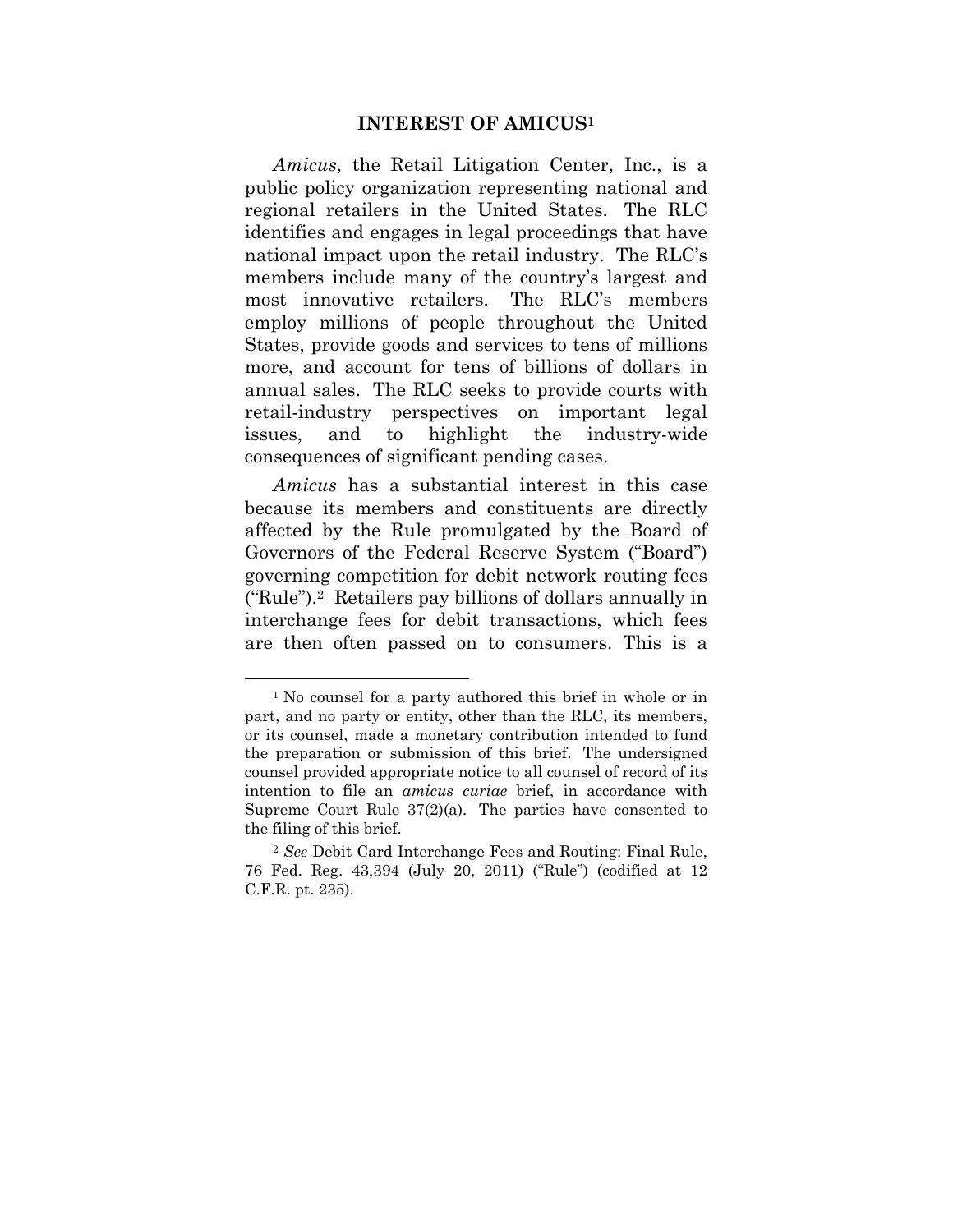substantial, inflated, and unnecessary drain on the resources of the RLC's members and their customers, largely a consequence of the lack of competition for debit card acceptance in the United States, and the dominance of Visa and MasterCard in that market.

#### **SUMMARY OF ARGUMENT**

The Board Rule challenged here stems from the 2010 Durbin Amendment,3 which Congress enacted to remedy the distortions in the market for debit card interchange fees. Long dominant in the market for credit card acceptance, Visa and MasterCard had leveraged that market dominance to require merchants to accept their debit cards as a condition of gaining access to their credit cards. While an antitrust lawsuit, *In re Visa Check/MasterMoney Antitrust Litigation*, 192 F.R.D. 68 (E.D.N.Y. 2000), *aff'd*, 280 F.3d 124 (2d Cir. 2001), ultimately broke the ongoing illegal "tie" between credit and debit, by that time, Visa and MasterCard had used their anticompetitive advantage to unfairly hike debit interchange fees.

The Durbin Amendment sought to correct this market failure by requiring the Board to set reasonable interchange fees for debit card use. Recognizing that banks access a variety of revenue streams from debit cards, of which interchange fees are just one, Congress decreed that the Board must limit the acceptable interchange fee to the incremental cost incurred by issuing banks from each

<sup>3</sup> *See* Dodd-Frank Wall Street Reform and Consumer Protection Act, Pub. L. 111-203, 124 Stat. 1376 (2010) (codified at 15 U.S.C. § 1693o-2).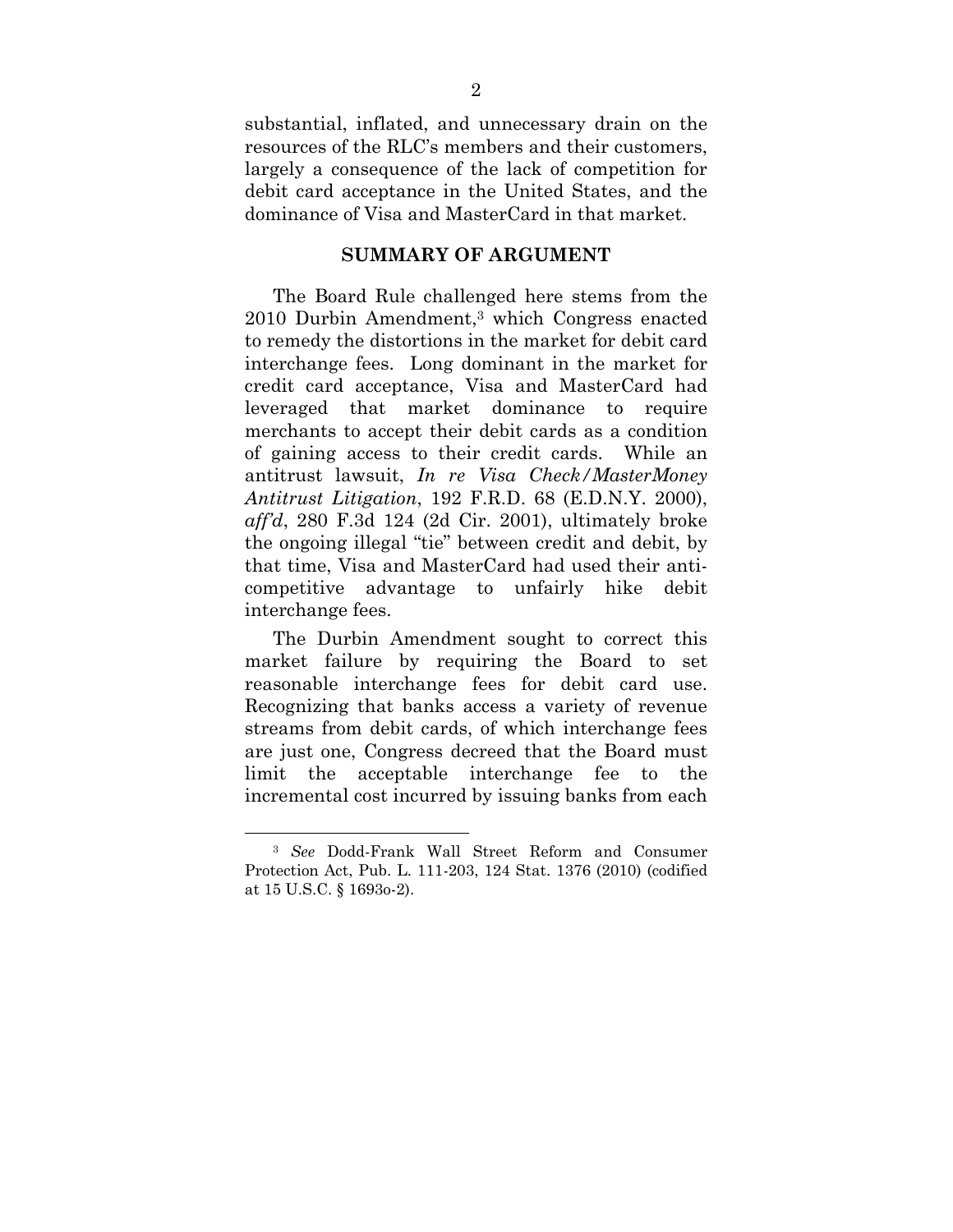particular debit card transaction and not consider any cost "not specific to a particular electronic debit transaction." 15 U.S.C. § 1693o-2(a)(4)(B)(ii).

Initially, the Board proposed setting interchange fees no higher than  $12\ell$  per transaction based only on the issuers' cost to process a particular debit card transaction. But the banks were not satisfied with this amount and, after extensive lobbying, the Board nearly doubled the cap in the final Rule to  $21¢$  plus a percentage of the transaction. The Board's decision to nearly double what it viewed as a "reasonable" interchange fee was based largely, if not entirely, on its newfound willingness to include in the calculation "fixed" costs to operate a debit card program, such as network equipment costs and computer hardware and software costs.

Because fixed costs are not "particular" to a "specific" debit card transaction and, thus, are outside the statutory mandate, the merchants sued to block the final Rule and prevailed in the district court. The D.C. Circuit reversed and upheld the Rule. The D.C. Circuit's conclusion has a striking effect on every merchant that accepts debit cards numbering in the millions nationwide.And it will end up costing merchants—and their customers billions of dollars in excessive interchange fees annually.

The Court should grant the petition for *certiorari* and reverse the D.C. Circuit's judgment. The D.C. Circuit failed to apply the proper standard of review to the question at issue. Because the Durbin Amendment specifically barred the Board from considering any cost that is not "specific to a particular electronic debit transaction" when it determined a reasonable interchange fee—a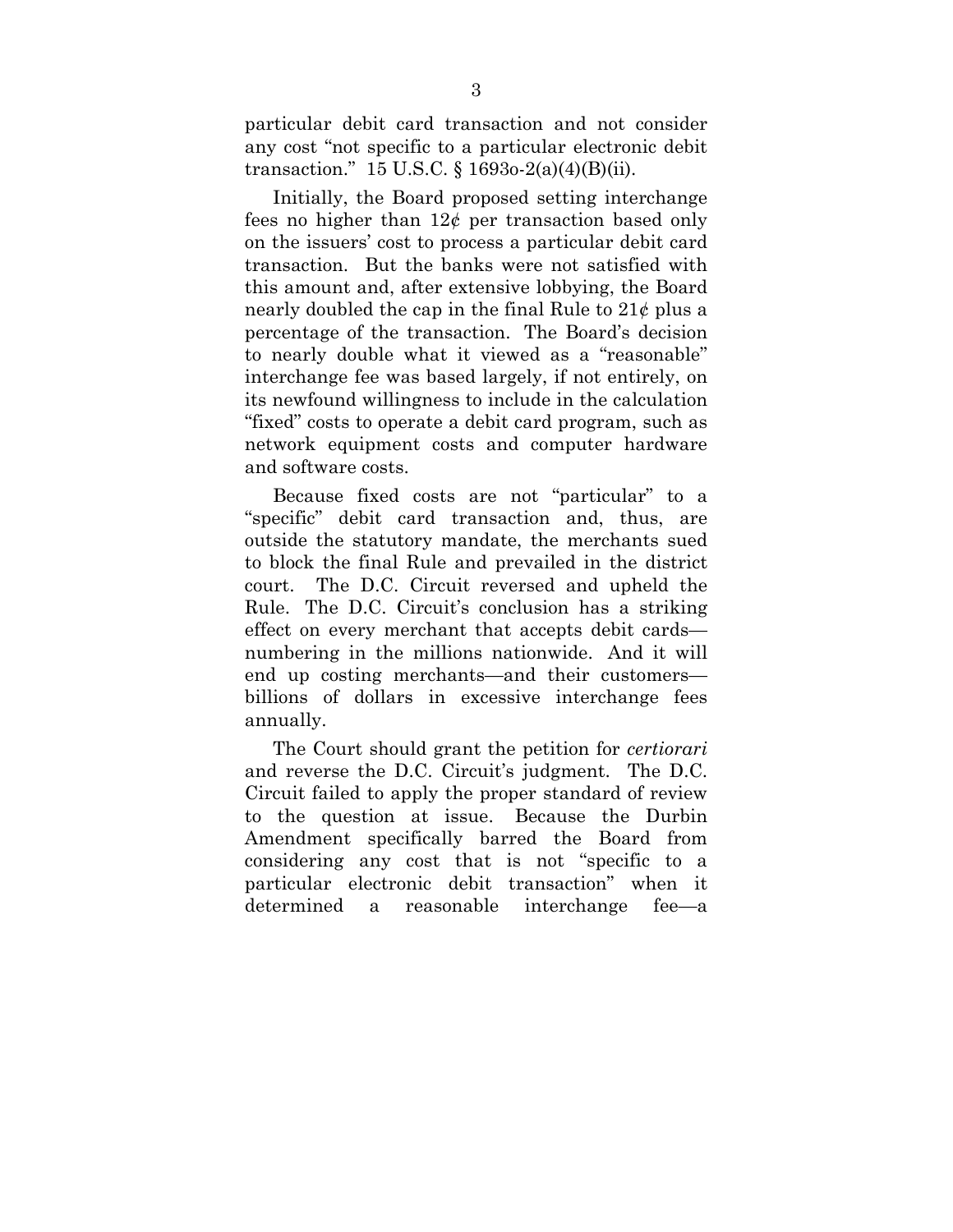statutory mandate far more pointed than the general instruction applicable to rate-making decisions—the D.C. Circuit should have applied the familiar rule of *Chevron, U.S.A., Inc. v. Natural Res. Def. Council, Inc.,* 467 U.S. 837, 842 (1984), to consider whether the Board's decision to nonetheless consider fixed costs comported with the statute. The D.C. Circuit did not do so. It never considered whether "Congress has directly spoken to the precise question at issue," *id.*, namely whether the Board could consider fixed costs. It never determined that the statutory phrase "specific to a particular electronic debit transaction" in Section  $920(a)(4)(B)(ii)$  was ambiguous, as is required to defer to the agency under the second step of *Chevron. Id.* Instead, the court of appeals mischaracterized the merchants' arguments as a "ratemaking" challenge, and then applied the "particularly deferential," App. 30a, standard of review applicable to agency ratemaking actions.

This result is not only incorrect as a matter of law, it is inexplicable as a matter of fact, since even the Board never claimed it was entitled to the deference owed to ratemaking actions. The issue in this case is one of classic statutory interpretation: what is the meaning of the statute's prohibition on the Board's consideration of "other costs incurred by an issuer which are not specific to a particular electronic debit transaction." 15 U.S.C. § 1693o- $2(a)(4)(B)(ii)$ . While surely judicial review of the inexact science of ratemaking merits the greatest judicial deference, review of an agency's interpretation of an unambiguous statute does not, as such review is well within a court's province and expertise.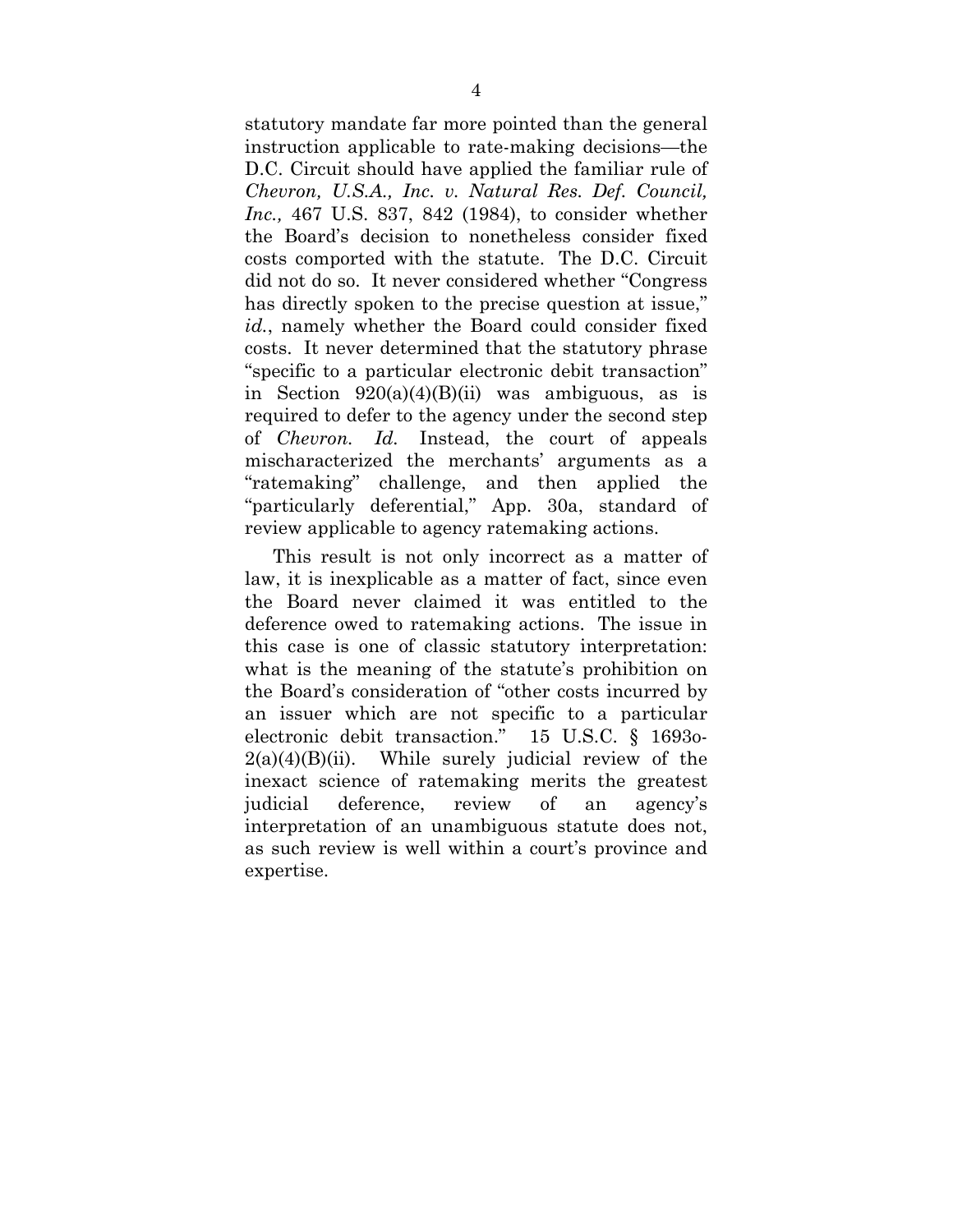Having improperly applied an exceptionally generous standard of review, it is perhaps less surprising that the D.C. Circuit could uphold a regulation which, as one commentator has noted, is facially at odds with the "only tenable reading of the Durbin Amendment." Richard A. Epstein, *The Improbable Fate of the Durbin Amendment in the Circuit Court of Appeals for the District of Columbia: A Learned Court Makes Intellectual Hash of an Ill-Conceived Statute*, PointofLaw.com (Mar. 28, 2014), http://pointoflaw.com/columns/2014/03/improbablefat e-of-the-durbin-amendment.php. As Petitioners repeatedly explained before the Board and the courts below, the plain language of the Durbin Amendment precludes consideration of fixed costs. Neither the D.C. Circuit nor the Board have so much as conjured an alternate meaning of the words "specific" and "particular" to explain how the Board's Rule comports with the statute, much less sought to justify the Board's unseemly about-face as to the propriety of considering fixed costs. Under the plain language of the statute, fixed costs are not costs "specific to a particular debit transaction." The Board's Rule should be vacated.

#### **ARGUMENT**

### **I. THE D.C. CIRCUIT ERRED IN APPLYING THE DEFERENTIAL STANDARD OF REVIEW RESERVED FOR RATEMAKING**

The job of the court of appeals in this case was to review the Federal Reserve's interpretation of the straightforward statutory directive to establish a debit interchange fee without considering "other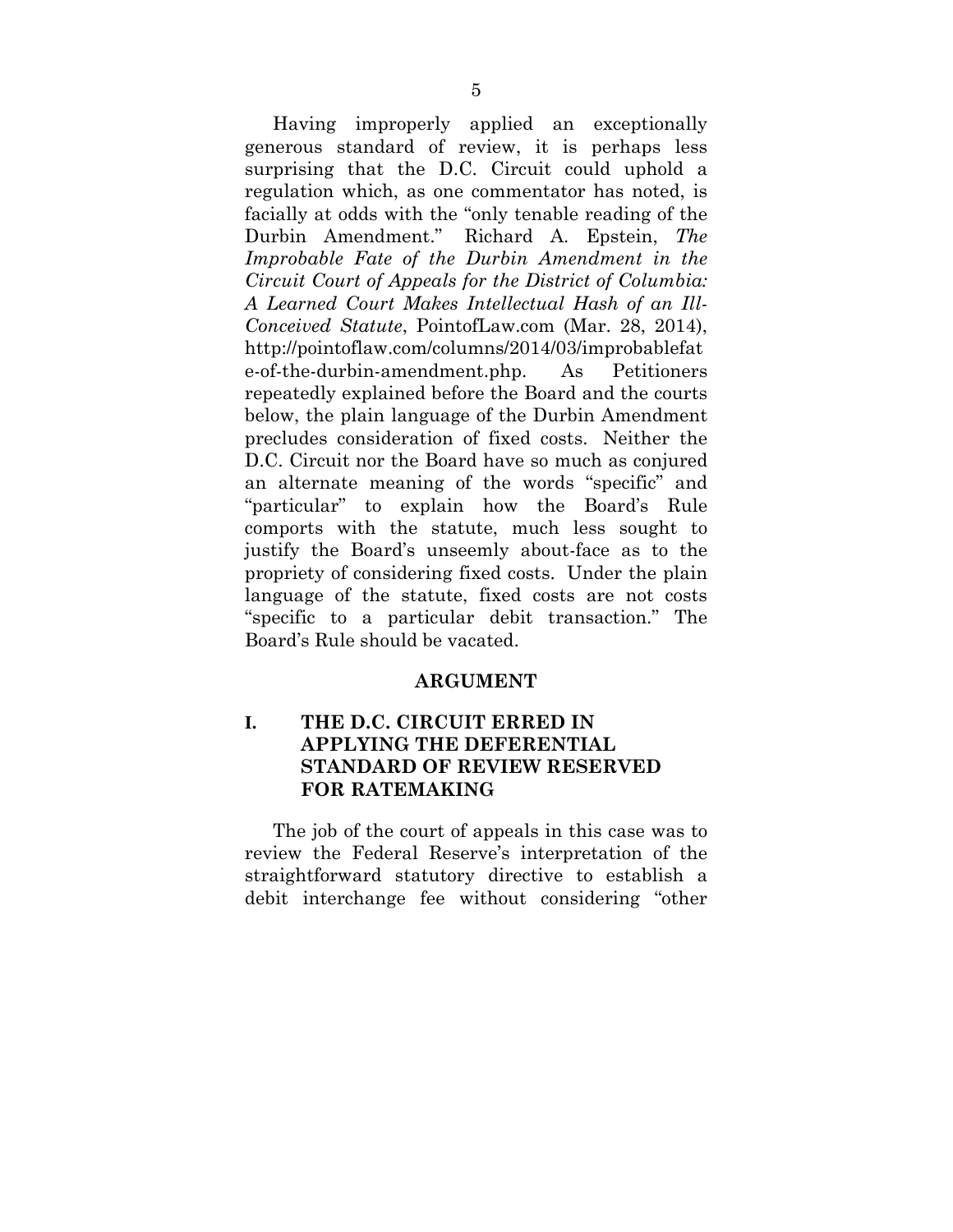costs incurred by an issuer which are not specific to a particular electronic debit transaction." 15 U.S.C. §  $1693o-2(a)(4)(B)(ii)$ . The court applied a "special deference" standard to do so, based on its determination that the Board had engaged in "ratemaking." App 30a. This was error.

The circuit court could hardly have been more clear: it held that, in reviewing the Board's application of Section  $920(a)(4)(B)$ , it would afford the Board the "particularly deferential" review that applies to "ratemaking" determinations:

Much like agency ratemaking, determining whether issuers or merchants should bear certain costs is "far from an exact science and involves policy determinations in which the [Board] is acknowledged to have expertise." *Time Warner Entertainment Co. v. Federal Communications Commission*, 56 F.3d 151, 163 (D.C. Cir. 1995) (internal quotation marks omitted). We afford agencies special deference when they make these sorts of determinations. *See, e.g., BNSF Railway Co. v. Surface Transportation Board*, 526 F.3d 770, 774 (D.C. Cir. 2008) ("In the ratemaking area, our review is particularly deferential, as the Board is the expert body Congress has designated to weigh the many factors at issue when assessing whether a rate is just and reasonable."); *Time Warner*, 56 F.3d at 163.

App. 30a. At the conclusion of its discussion of fixed costs, the court again cited this highly-deferential standard, asking whether the Board's determination is "'patently unreasonable, having no relationship to the underlying regulatory problem.'" App. 33a (quoting *ExxonMobil Gas Mktg. Co. v. Fed. Energy*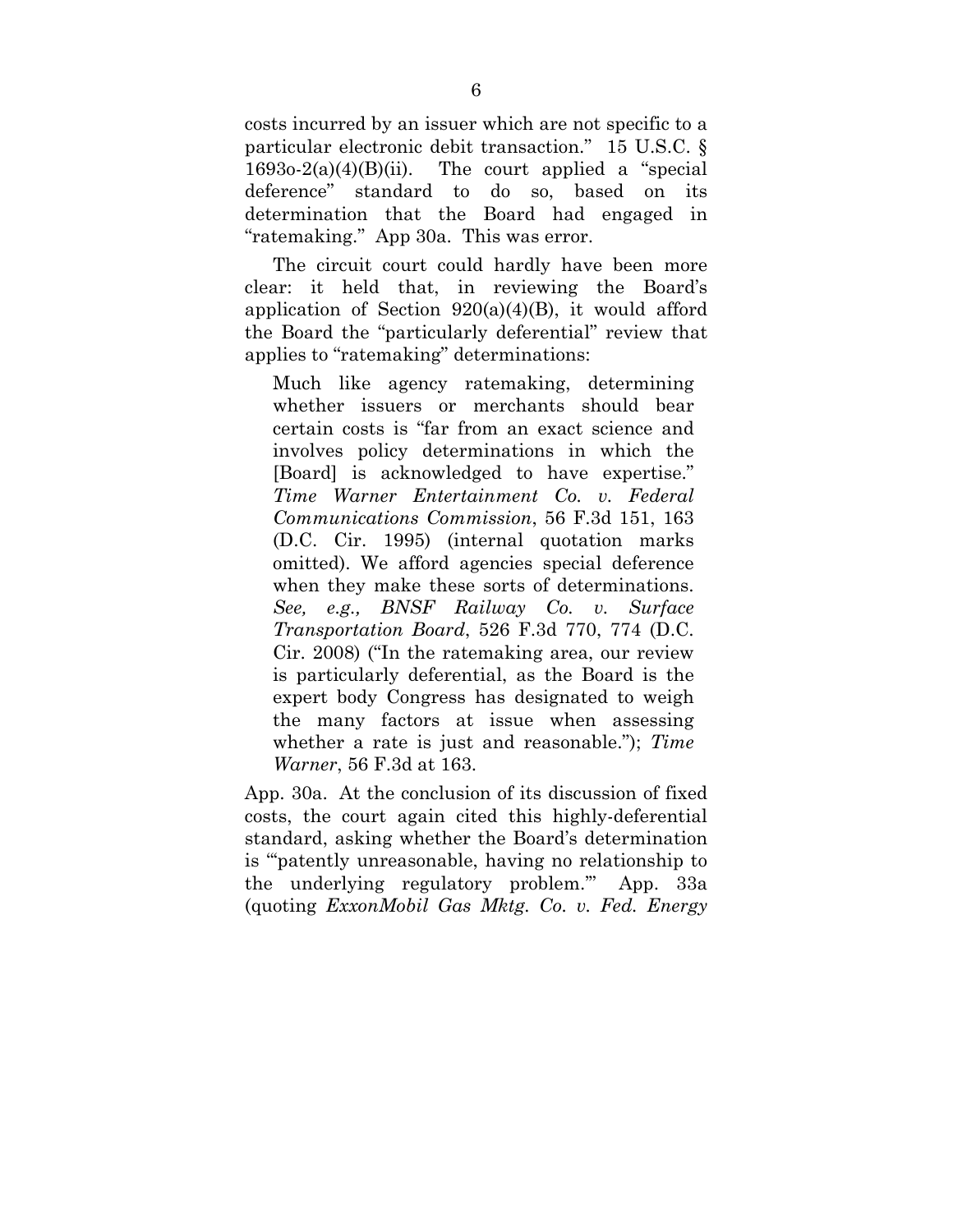*Regulatory Comm'n.*, 297 F.3d 1071, 1085 (D.C. Cir. 2002)). Applying this profoundly relaxed standard of review, the D.C. Circuit affirmed the Board's inclusion of fixed costs in the interchange fee.

The "particularly deferential" review that is afforded to ratemaking decisions has no place in this case, for several reasons. First, the highlydeferential review afforded to ratemaking decisions is a species of arbitrary-and-capricious review under the Administrative Procedure Act ("APA"), 5 U.S.C. § 706(2)(A). It is doctrinally distinct from an analysis of whether the agency's actions conformed with the statutory mandate. As the D.C. Circuit made clear in *Time Warner*, such special deference is limited to claims based on an agency's determination of an appropriate *rate*. To the extent the "challenges involve the [agency's] interpretation of [a congressional] Act, we apply the rule of *Chevron*, [467 U.S. at 842–43]." *Time Warner*, 56 F.3d at 163.4

Petitioners here challenge the Board's interpretation of the Durbin Amendment's language, not the rate of  $21\psi$ -plus per transaction. *Id.* Interpretation of the phrase "specific to a particular electronic debit transaction" is not ratemaking; it is classic statutory interpretation that

<sup>4</sup> Other cases have also made clear this distinction between a ratemaking challenge and a statutory interpretation challenge. *See Aluminum Co. of Am. v. Bonneville Power Admin.,* 903 F.2d 585, 594-95 (9th Cir. 1989) (explaining that courts must first determine if the legislation "prohibit[s] the ratemaking decision that is challenged"; only if there is no statutory bar does the court consider whether the "agencies' interpretation is a reasonable one, and if there is substantial evidence to support it"); *see also Elec. Power Supply Ass'n v. F.E.R.C.*, 753 F.3d 216, 224 (D.C. Cir. 2014) (same).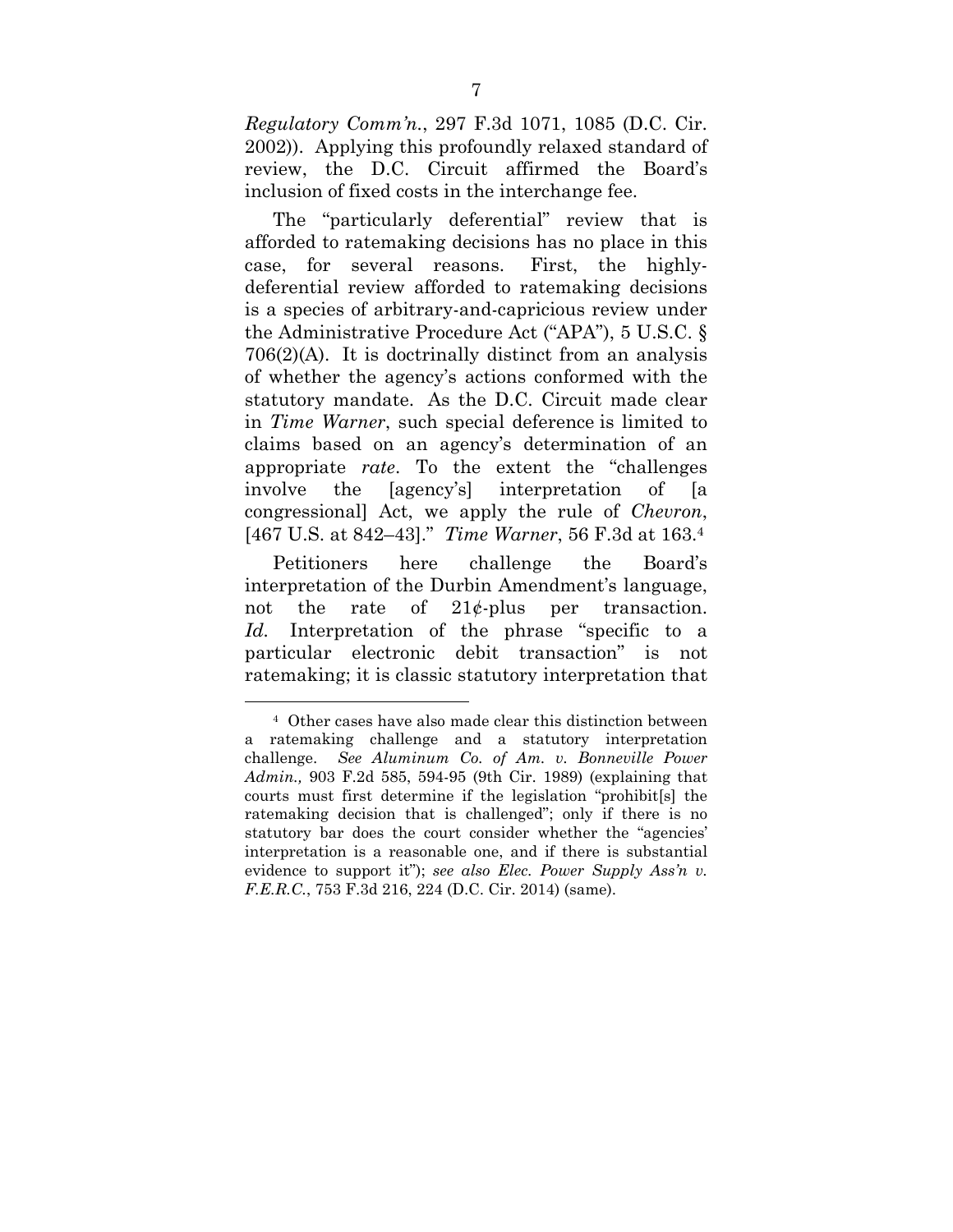starts with the plain meaning of two words— "specific" and "particular"—to determine whether Congress permitted consideration of fixed costs that are *not* "specific" to a "particular" transaction. Courts are well equipped to perform this task, which is their essential role; heightened deference to an agency's interpretation in these circumstances amounts to an abandonment of the judicial function. *See Aluminum Co. of Am. v. Bonneville Power Admin.,* 903 F.2d 585, 590 (9th Cir. 1989) ("courts are the final authorities on issues of statutory construction," as distinct from the court's deference to federal agency's "substantial expertise in approving and confirming [power authority] rates").

Ratemaking determinations at the agency level, in contrast, are accorded broader deference because, as the circuit court noted, a determination of the exact numerical amount of a fair rate is uniquely suited to agency expertise. *Time Warner,* 56 F.3d at 163 (holding that it is the "nature of the task assigned to the agency" that determines the level of deference due). In enacting a reasonable rate, an agency must bring "its expertise and experience to bear in deciding how to weigh the various data." *Id.*  at 170. Ratemaking requires an agency to balance competing concerns to ensure that the rate both appropriately compensates providers for their costs and does not overcompensate providers at the expense of consumers.

A review of several cases where courts appropriately deferred to agency ratemaking actions demonstrates how inapt that framework is here. For example, the Tenth Circuit upheld a challenge to the F.C.C.'s decision to lower rates for Video Relay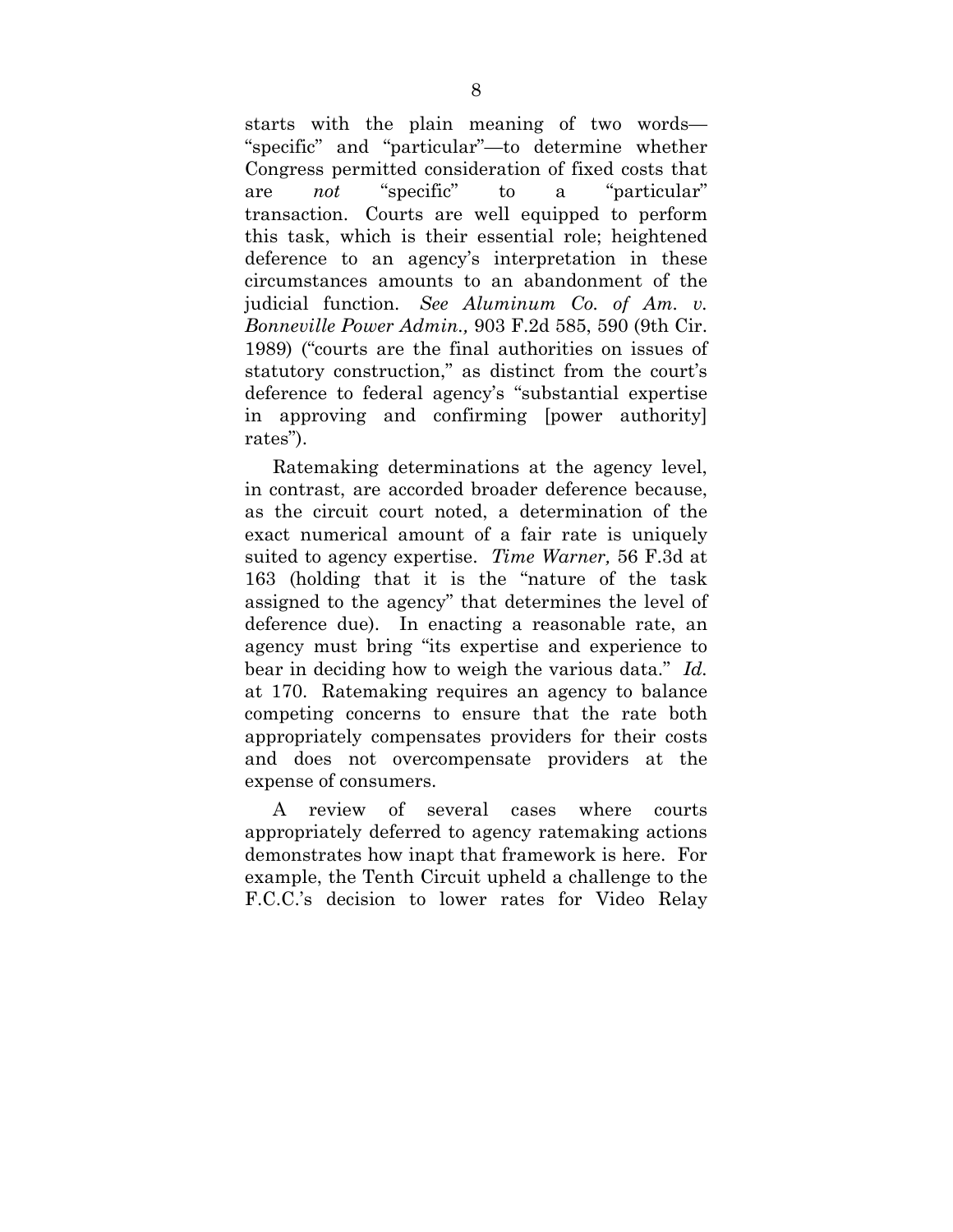Service (VRS)—a service for persons with hearing disabilities, in lieu of a telephone—against a VRS provider's claim that the agency's rates were too low. *Sorenson Commc'ns, Inc. v. F.C.C.*, 659 F.3d 1035 (10th Cir. 2011). The *Sorenson* court first applied *Chevron* to consider, *inter alia*, whether the agency's rate was so low as to violate the statutory mandate to provide "functionally equivalent" service. *Id.* at 1042-43. After finding that the FCC's interpretation of that ambiguous term was permissible under *Chevron*, the court turned to the claim that the agency's action was "arbitrary and capricious in violation of the [APA]." *Id.* at 1045-46. It was only at this second stage that the court applied the "particularly deferential" review applicable to ratemaking actions. *Id.* at 1046. Under that highly deferential standard, it upheld the FCC's decision to lower VRS rates because past rates were based on "overstate[d] true costs," and the new rates "mov[e] reimbursement rates closer to actual costs while avoiding a too onerous cut." *Id.* at 1046, 1048.

Similarly, *BNSF* involved a challenge to changes in the Surface Transportation Board's methodology for setting rail shipping rates. 526 F.3d 770. Faced with a challenge by railroads that "certain changes" improperly benefit shippers" (*i.e.*, the claim that the agency had set the rate too low) and a challenge by shippers that "certain changes improperly benefit railroads" (*i.e.*, the counter-assertion that the agency set the rate too high), the D.C. Circuit understandably gave "particular[]" deference to the Board's determination that the rate was set at the appropriate amount. *Id.* at 773, 774.

The *Time Warner* case provides a third example of a true ratemaking challenge. The statute at issue in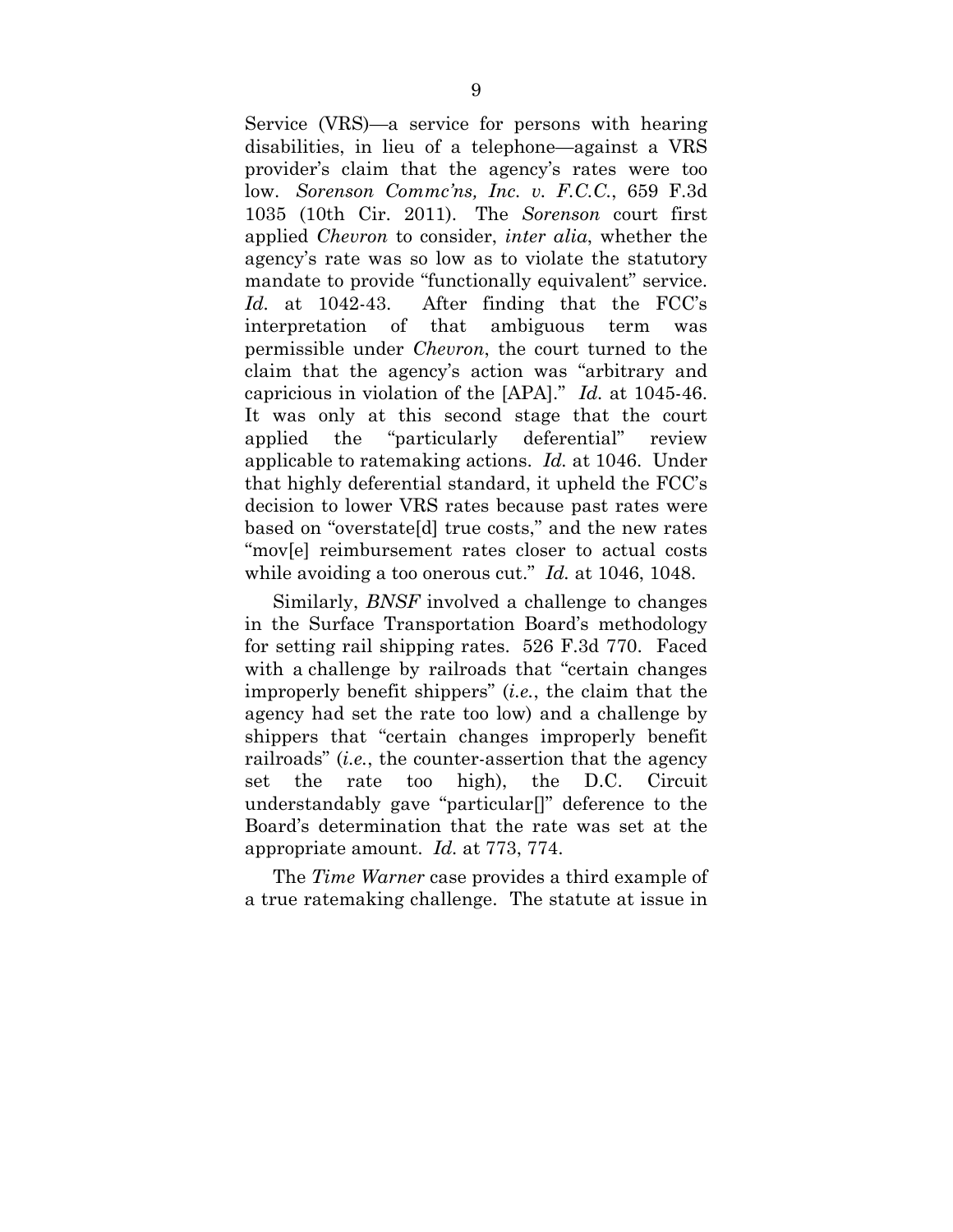that case required the FCC to set reasonable cable rates in areas without effective competition. Several cable companies sued, claiming that the "FCC's new ratemaking regime results in rates that are too low." *Time Warner*, 56 F.3d at 162. Because the "agency ratemaking" was entitled to "particularly deferential" review, the D.C. Circuit held that (with one irrelevant exception), the "Commission struck an appropriate balance between the competing interests of the cable companies and their subscribers." *Id.* at 162, 163.

Unlike in the cases cited above, this is not a case about the particular *rate* the Board set for debit interchange (*i.e.*, whether the rate of 21¢-plus reflects an agency error in relying upon "overstated" costs of computer hardware, for example), and the merchants here are not arguing that the debit interchange rate is "too high." Instead, the merchants argue that Congress forbade the Board from taking into account certain costs at all—fixed costs—and that the Board ignored that prohibition.

To be sure, the Durbin Amendment provided that, after the Board excluded the costs specified in Section  $920(a)(4)(B)(ii)$ , the Board must then set an interchange fee "reasonable and proportional to the cost incurred by the issuer with respect to the transaction," 15 U.S.C. § 1693o-2(a)(2) & (a)(3)(A). Had Petitioners challenged the amount of the interchange fee—for example, claiming that the cap of  $21\psi$ -plus is not "reasonable and proportional," as required by the Durbin Amendment—the propriety of the amount would be subject to arbitrary-and-capricious review under the APA, and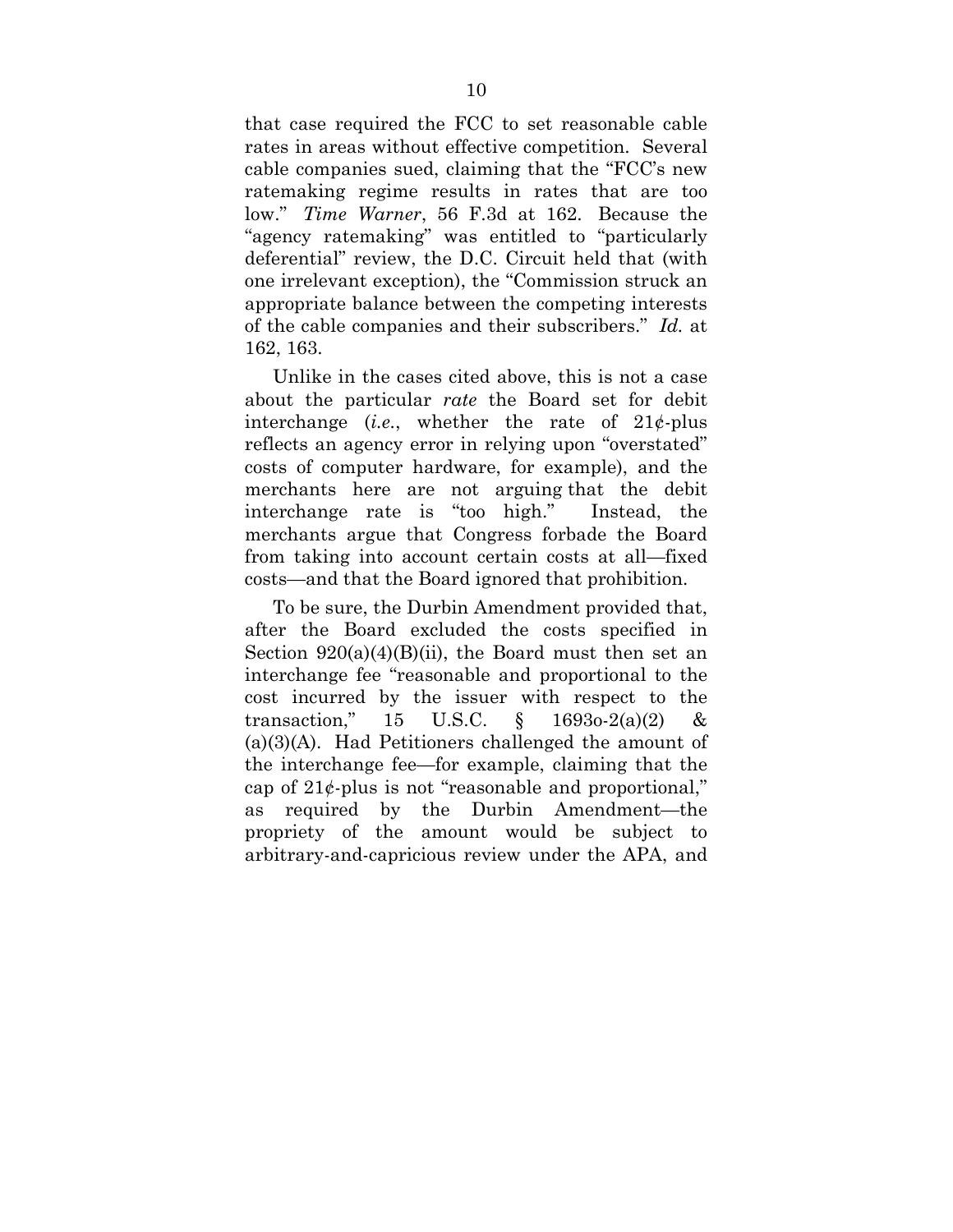the D.C. Circuit's decision to accord special deference to the agency may have been warranted.5 But here, Petitioner's challenge involves the threshold question: whether the Board ignored or adhered to the statute's mandate limiting the Board's consideration only to those "costs incurred by the issuer with respect to the transaction." Because Petitioner's challenge is limited to the meaning of statutory terms ("specific" and "particular," in their statutory context), heightened ratemaking deference is not appropriate.

Moreover, ratemaking is generally accorded extra deference because the agency is "the expert body Congress has designated" to make these difficult calls about the precise weight to be given to each factor. *BNSF*, 526 F.3d at 774**.** Here, Congress could have instructed the Board to determine an interchange fee that is "reasonable and proportional to the cost incurred"—and stopped there. 15 U.S.C. § 1693o-2(a)(2) & (a)(3)(A); *cf. Time Warner*, 56 F.3d at 165 (rate determination was entirely within the agency's discretion because Congress did not guide the agency as to how it "should weigh the rate data."). But Congress went further, delineating those costs that may be considered as well as those that are out-of-bounds. *See* 15 U.S.C. § 1693o- $2(a)(4)(B)$ . Congress thereby left the Board bound to implement its instructions. *Cf. Time Warner*, 56

<sup>5</sup> Undercutting even this approach, however, is the Board's express determination that it was *not* engaging in ratemaking. *See* 75 Fed. Reg. at 81,733 & n.44 (noting that "[p]ublic utility rate-setting involves unique circumstances, none of which are present in the case of setting standards for interchange transaction fees").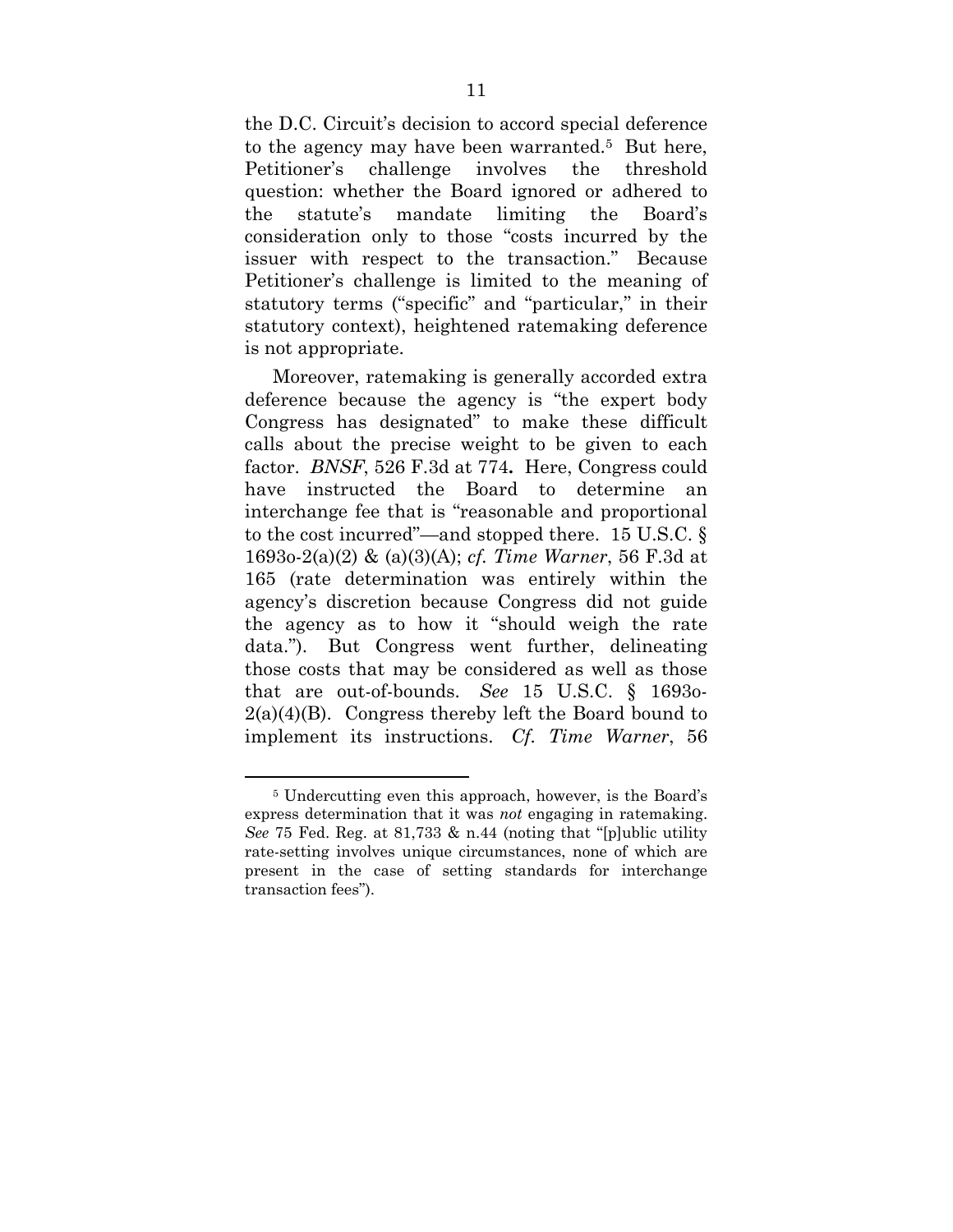F.3d at 165 ("In the absence of any statutory requirement that could be read to require the Commission to give 'proportionate weight' to the rates charged by low penetration systems, however, we are not at liberty to oblige the petitioners."). Petitioners' challenge is limited to the Board's decision to consider fixed costs—costs Congress disallowed; they do not challenge the Board's methodology for determining a "reasonable and proportional" rate on questions where Congress was silent.

It is thus no surprise that the Board itself has never claimed that its determination was entitled to the heightened deference attendant to ratemaking proceedings. To the contrary, its statements during the rule-making process disclaim any effort at ratemaking, and its briefing below repeatedly sought only *Chevron* deference. *See* Debit Card Interchange Fees and Routing: Proposed Rule, 75 Fed. Reg. 81,721, 81,733 & n.44 (Dec. 28, 2010); Resp. C.A. Br. 15; Resp. D. Ct. M. Summ. J. and Opp. to Summ. J., at 14-16 (April 13, 2012).

Use of the heightened standard of deference reserved for ratemaking is a clear error that infects the D.C. Circuit's opinion and, standing alone, warrants granting *certiorari* and reversing the D.C. Circuit's opinion.

### **II. FIXED COSTS ARE NOT SPECIFIC TO A PARTICULAR ELECTRONIC DEBIT TRANSACTION, AND THE BOARD'S CLAIM TO THE CONTRARY FAILS**

The Board's final rule construes the statutory phrase ''other costs incurred by an issuer which are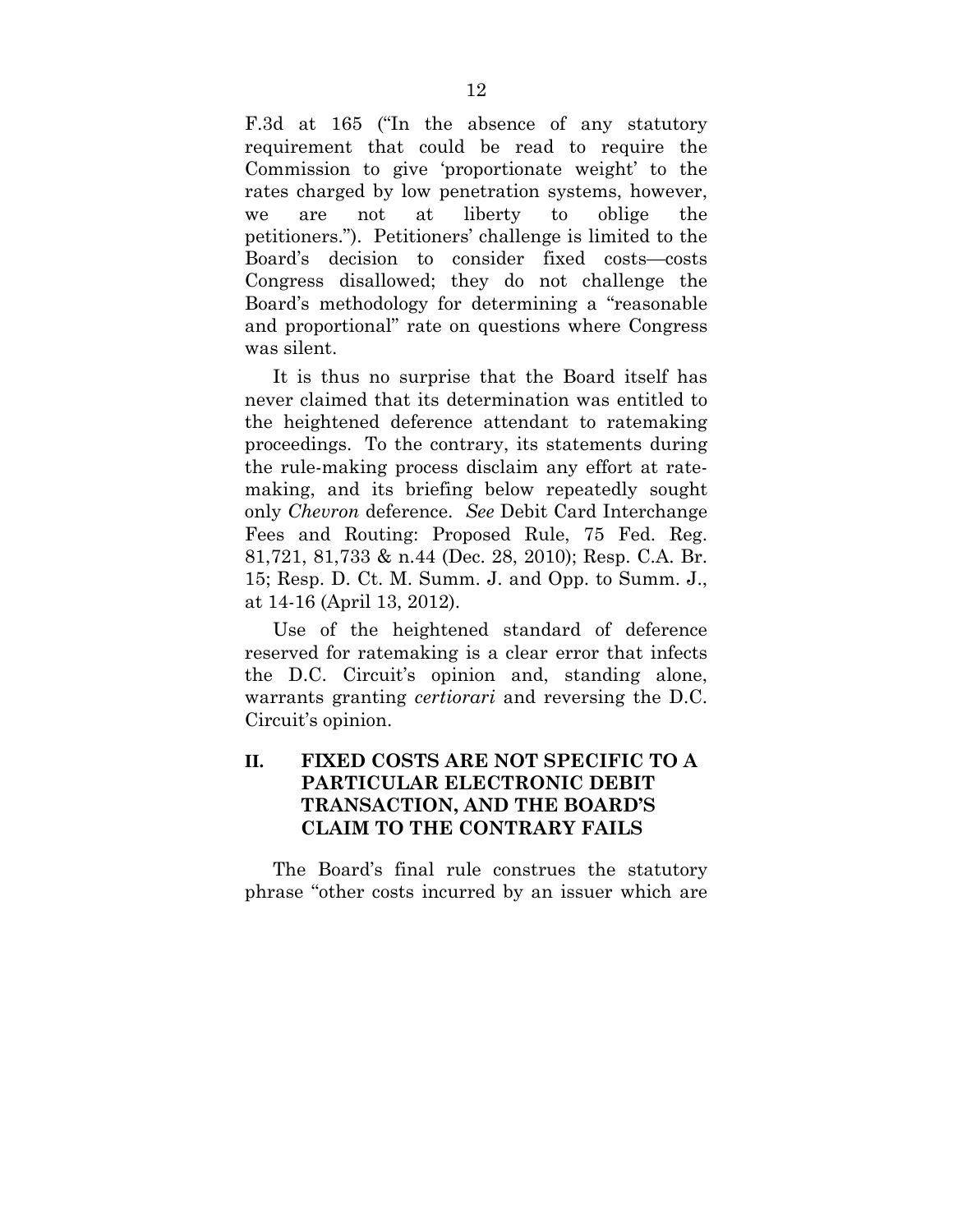not specific to a particular electronic debit transaction,'' to include issuers' "fixed costs," such as hardware, software, and other overhead, theorizing that such fixed costs are "specific to each and every electronic debit transaction." Debit Card Interchange Fees and Routing: Final Rule, 76 Fed. Reg. 43,394, 43,426-27 (July 20, 2011) (codified at 12 C.F.R. pt. 235). As Petitioners explain, this construction fails the first step of *Chevron* as it ignores the plain meaning of the words "specific" and "particular" and instead considers underlying costs necessary for debit transactions on the whole.

Significantly, in its notice of proposed rulemaking, the Board recognized that fixed costs and other general overhead should *not* be considered in determining the incremental costs of a debit transaction. 75 Fed. Reg. at 81,734-36. The Board explained that it would "*not* consider costs that are common to all debit card transactions and could never be attributed to any *particular* transaction (*i.e.*, fixed costs), even if those costs are specific to debit card transactions as a whole. Such fixed costs of production could not be avoided by ceasing production of any particular transaction (except perhaps the first)." *Id.* at 81,736 (emphasis added). The Board proposed two alternative cost structures, each based solely on "per-transaction processing costs, which are those costs related to authorization, clearance, and settlement [ACS] of a transaction." *Id.* at 81,725. The Board sought comment as to whether it should "allow recovery through interchange fees of other costs of a particular transaction beyond authorization, clearing, and settlement costs." *Id.* at 81,735.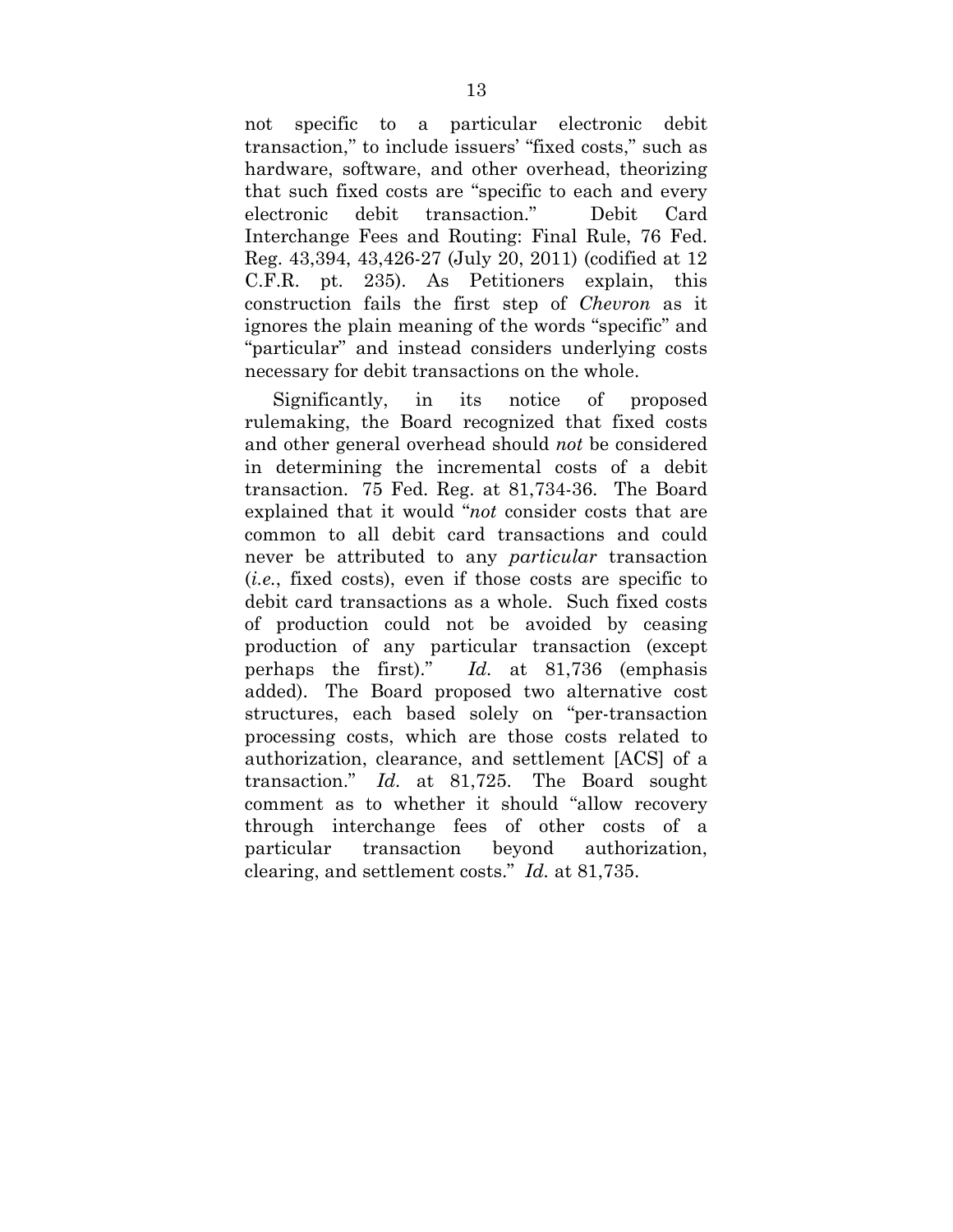Having determined that costs should be limited to ACS costs, the Board faced the issue of how such costs would be measured. Here, the Board determined that it would be too difficult to measure the actual costs incurred by an additional debit transaction, *i.e.*, the marginal costs. Instead, it proposed using "average variable costs," calculated by dividing the average of the total annual ACS costs by the number of annual debit transactions. *Id.* at 81,736. Finding that the average variable costs were "more readily measurable" than the individual marginal costs, the Board proposed relying on average variable costs instead of a transaction's marginal costs and solicited comments as to whether "costs should be limited to the marginal cost of a transaction." *Id.*

In their comments on the proposed Rule, merchants supported the Board's proposal that only ACS costs should be considered, and fixed costs should not. *See* Comments of the Merchants Payments Coalition (Feb. 22, 2011) ("MPC Comments") at 12 ("'the statute explicitly forbids . . . all fixed costs that are incurred in order to establish, maintain and operate the system'" (quoting briefing by TCF National Bank, an issuer of debit cards in *TCF Nat'l Bank v. Bernanke*, No. 10-cv-4149(LLP)  $(D.S.D. Nov. 4, 2010)$ ;<sup>6</sup> Comments of the Retail Industry Leaders Association ("RILA") (Feb. 22,

<sup>6</sup> All comments before the Board referenced herein were submitted in Docket No. R-14 04/RIN No. 7100AD63 (Debit Card Interchange Fees and Routing, 75 Fed. Reg. 81,722 (proposed Dec. 28, 2010)). The comments are available in the Joint Appendix filed in the D.C. Circuit as document 1462209, dated October 21, 2013, with the exception of RILA's comments.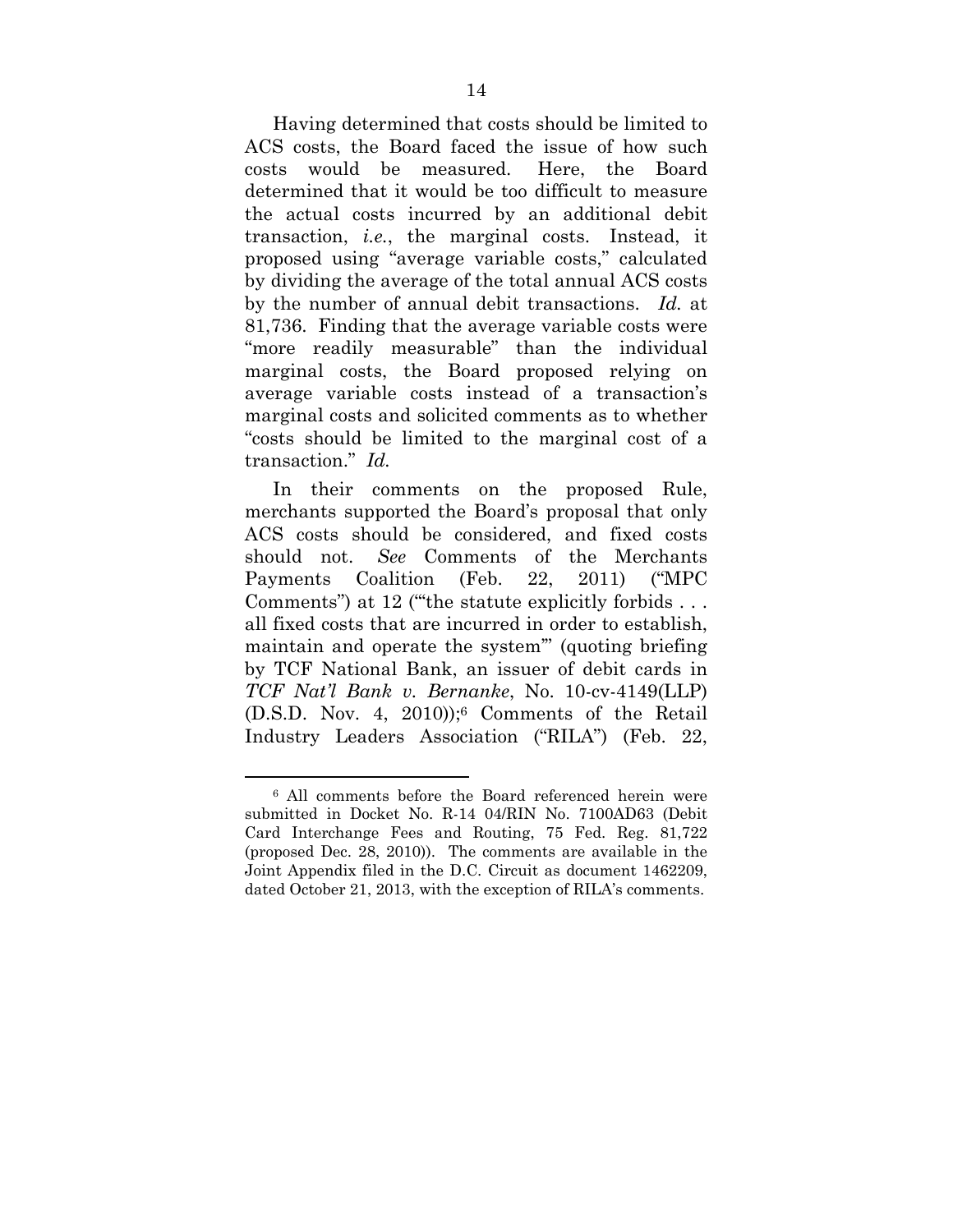2011) at 5 ("Alternative 1 is preferable, but the safe harbor and cap should be much closer to the average per-transaction costs of authorization, clearance, and settlement"); Comments of the National Association of Convenience Stores ("NACS") (Feb. 22, 2011) at 4 (arguing that "the costs to create the payment networks" should not be allowable and the "Fed has built in a substantial rate of return" based on ACS costs alone); Comments of the Food Marketing Institute ("FMI") (Feb. 21, 2011) at 1 ("We do not think that costs beyond authorization, clearance and settlement should be considered.").

The D.C. Circuit incorrectly interpreted the record when it stated that "merchants have never argued that issuers should be allowed to recover only costs incurred as a result of processing individual, isolated transactions." App. 31a (citing 76 Fed. Reg. at 43,427 n.118 where the Board stated it "did not receive comments regarding the use of marginal cost"). The foregoing illustrates that Petitioners repeatedly argued to the Board that it should not include fixed costs and should consider only ACS costs to determine a reasonable fee; that is the relevant issue here. The Board's decision on how to *measure* those ACS costs (which Petitioners supported) is not relevant to this case. *See* MPC Comments at 13 ("the MPC appreciates the Board's proposal to use 'average variable' costs as a proxy and believes it is a reasonable approximation that could simplify calculation and supervision"); *see also* Comments of Senator Richard J. Durbin (Feb. 22, 2011) at 7.

When the Petitioners brought their challenge to federal court, the Board continued to claim that it could consider fixed costs, even as the Petitioners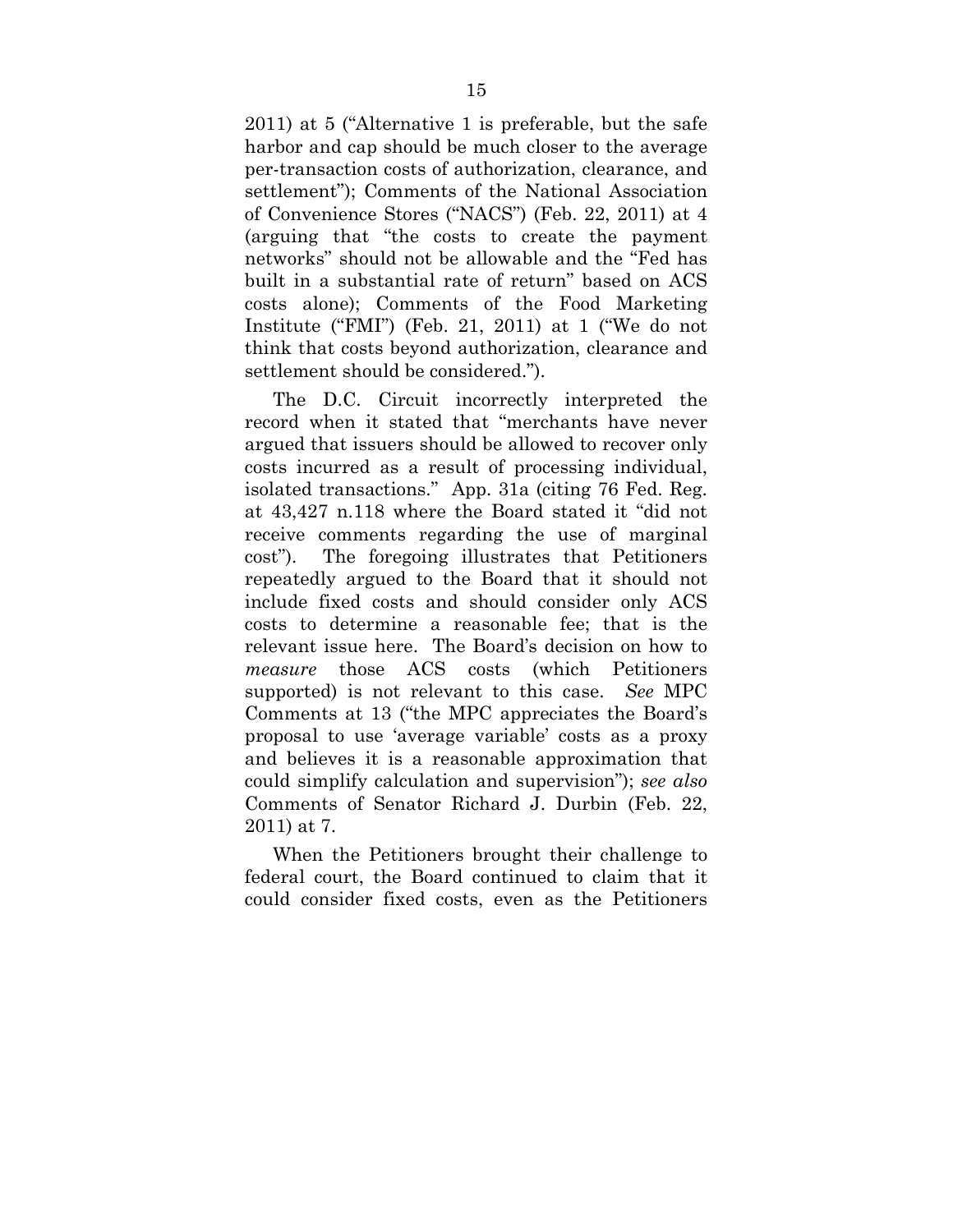highlighted the Board's reversal of the position it took in its proposed rule that fixed costs "could never be attributed to any particular transactions." 75 Fed. Reg. at 81,736. In its summary judgment motion, Petitioners explained that the Board erred in the final Rule by "defining '*specific* to a *particular*  electronic debit transaction' to mean 'specific to effecting debit transactions *as a whole*.'" Pet'r. D. Ct. M. Summ. J., at 18 (March 2, 2012) (emphasis in original); *see also id.* at 24 ("*fixed* authorization, clearance and settlement costs . . . must not be considered under the plain language of the statute" (emphasis in original; citing proposed Rule)); *id.* at 32 ("under its final interpretation, it does not matter whether costs are variable and arise only as a result of a particular transaction or fixed and thus common to all"); *id.* at 33 ("Rather than requiring that [costs be] *specific* to *particular* debit card transactions, the Board declares that it has authority to consider any costs that are *common* or *universal* to all debit transactions." (emphasis in original)); *id.* at 37 ("the statute plainly indicates that Congress did not intend [fixed costs of authorization, clearance, and settlement] to be included in the interchange fee standard"); Pet'r. D. Ct. Reply M. Summ. J., at 14 (May 11, 2012) ("But whatever the range of permissible definitions of that phrase, it clearly cannot refer, as the Board concludes, to costs that are 'not specific to debit transactions as a whole' – unless the statutory terms 'specific' and 'particular' are to be deprived of any real meaning."); *id.* at 15 & n.13 ("the costs that the Board found not to be excluded by this language—such as fixed costs of equipment, hardware and software—are incurred regardless of whether a *particular* transaction takes place" (emphasis in original)); *see generally id.* at 30 (section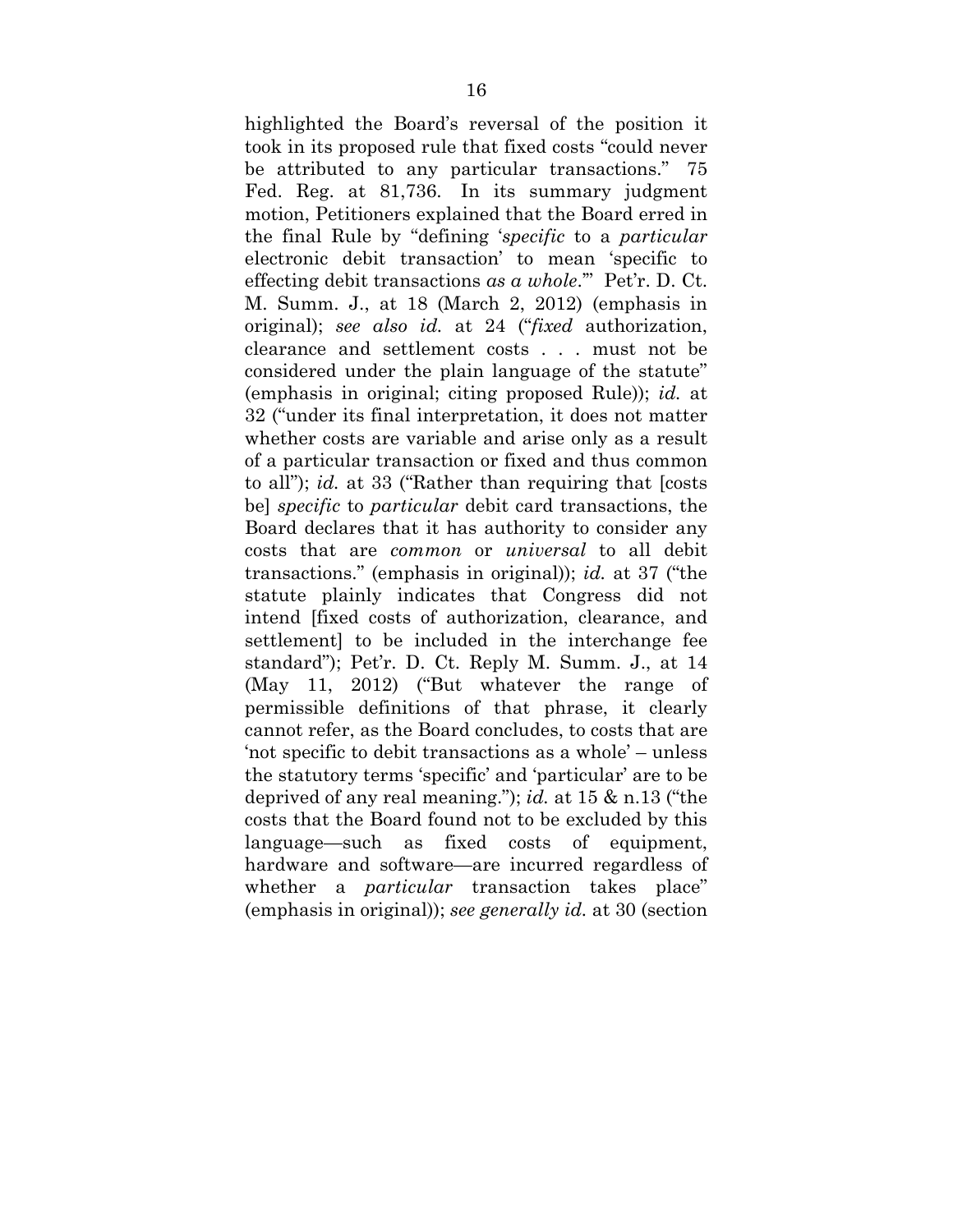titled "The Board Includes Numerous Costs Explicitly Excluded by the Statute").

In its opposition brief before the district court, the Board stated only that "[b]y precluding consideration of costs that are not incurred in the course of effecting *any* electronic debit transaction, the Board necessarily precluded consideration of costs not specific to a *particular* electronic debit transaction," and noted that "the Board's approach eliminates consideration of costs that may be related in some way to electronic debit transactions, such as corporate overhead and marketing, but that are not specific to a particular transaction" (emphasis in original). Resp. D. Ct. M. Summ. J. and Opp. to Summ. J., at 29 (April 13, 2012)**.** But the Board's recognition that it excluded *some* costs that Congress required it to exclude (e.g., "corporate overhead") in no way sufficed to satisfy the statutory mandate of excluding *all* costs "which are not specific to a particular electronic debit transaction." Indeed, as Petitioners argued below, the Board's decision to *exclude* corporate overhead costs inherently undermines the Board's decision to *include* fixed costs, since corporate overhead costs are no less specific to a particular debit card transaction than the fixed costs shared by an issuer's debit and credit card platforms. Pet'r. D. Ct. M. Summ. J., at 43-44 (March 2, 2012) ("Congress would not have directed the Board to exclude an issuing bank's costs that are not *specific* to a *particular* debit transaction if it meant to permit the Board to include costs common to all debit card transactions. . . . Indeed, in excluding from consideration fixed corporate overhead costs, such as management salaries and costs 'incurred with respect to the cardholder account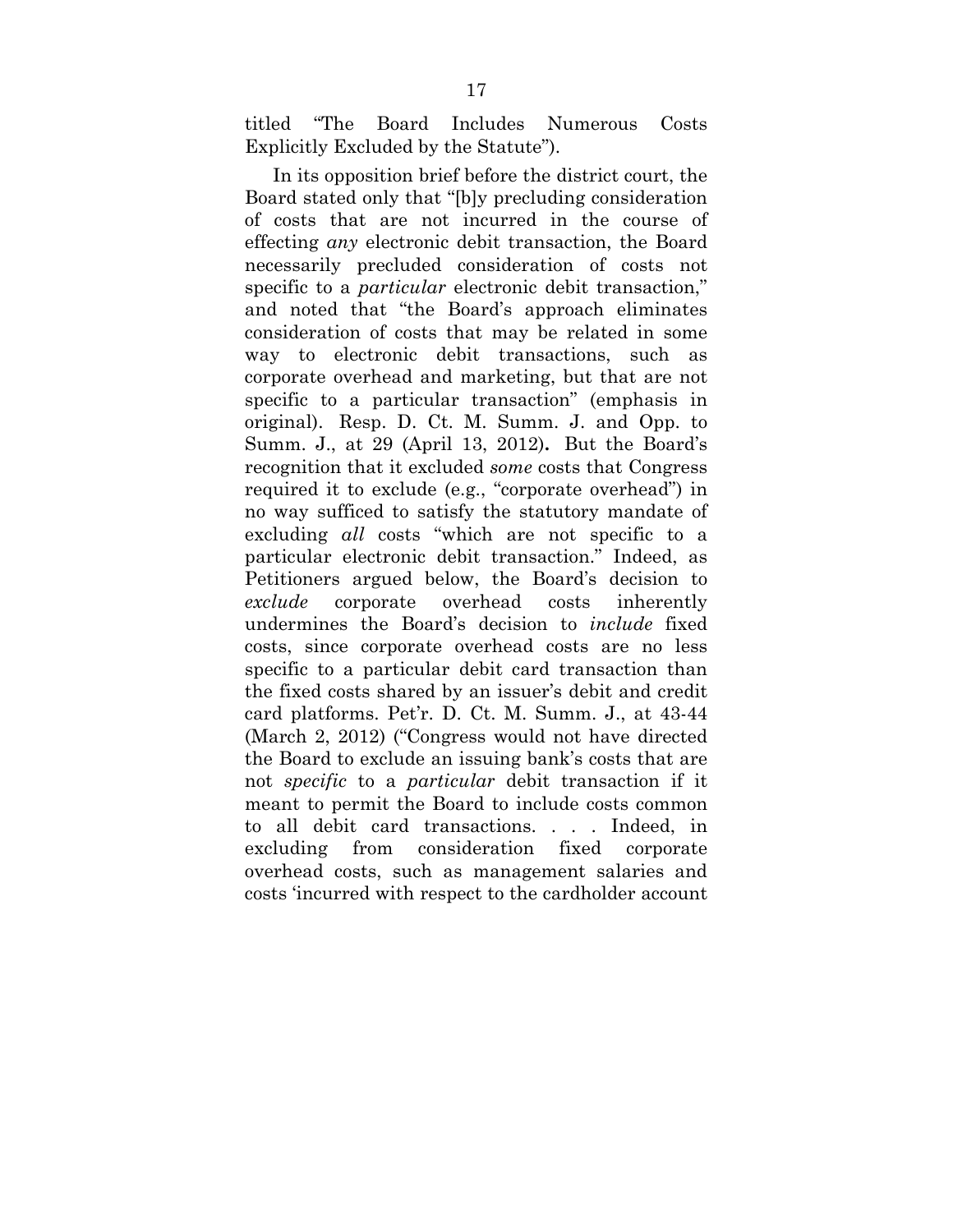relationship,' the Board seems to recognize some limitation on its authority to consider *generalized*  costs of debit card transactions." (emphasis in original)).

Faced with such a lukewarm attempt to retreat from both the plain language of the Durbin Amendment and its prior position on the propriety of considering fixed costs, it is little surprise that the district court roundly rejected the Board's position, holding:

Congress thus directed the Board to omit "other costs incurred by an issuer which are not [unique] to a [distinct or individual] transaction." The plain text of the Durbin Amendment thus precludes the Board from considering in the interchange fee standard any costs, other than variable ACS costs incurred by the issuer in processing each debit transaction.

App. 85a-86a (internal citations omitted; quoting dictionary definitions of "specific" and "particular").

On appeal to the D.C. Circuit, Petitioners reiterated that Congress barred consideration of fixed costs, and again the Board (having ignored the argument in its opening brief) had no persuasive response on reply. *See generally* Pet'r C.A. Br. 34 (section titled "The Board's Interpretation of the Excludable Cost Provision Contravenes Its Plain Language"); *see id.* at 35-36 ("Under the Board's view, it does not matter whether costs are variable costs attributable to a 'particular' transaction or fixed costs common to all transactions. A more countertextual reading is difficult to imagine . . . The terms 'specific' and 'particular' clearly foreclose the Board's interpretation."); *id.* at 36 ("The Board concedes that when Congress wanted to address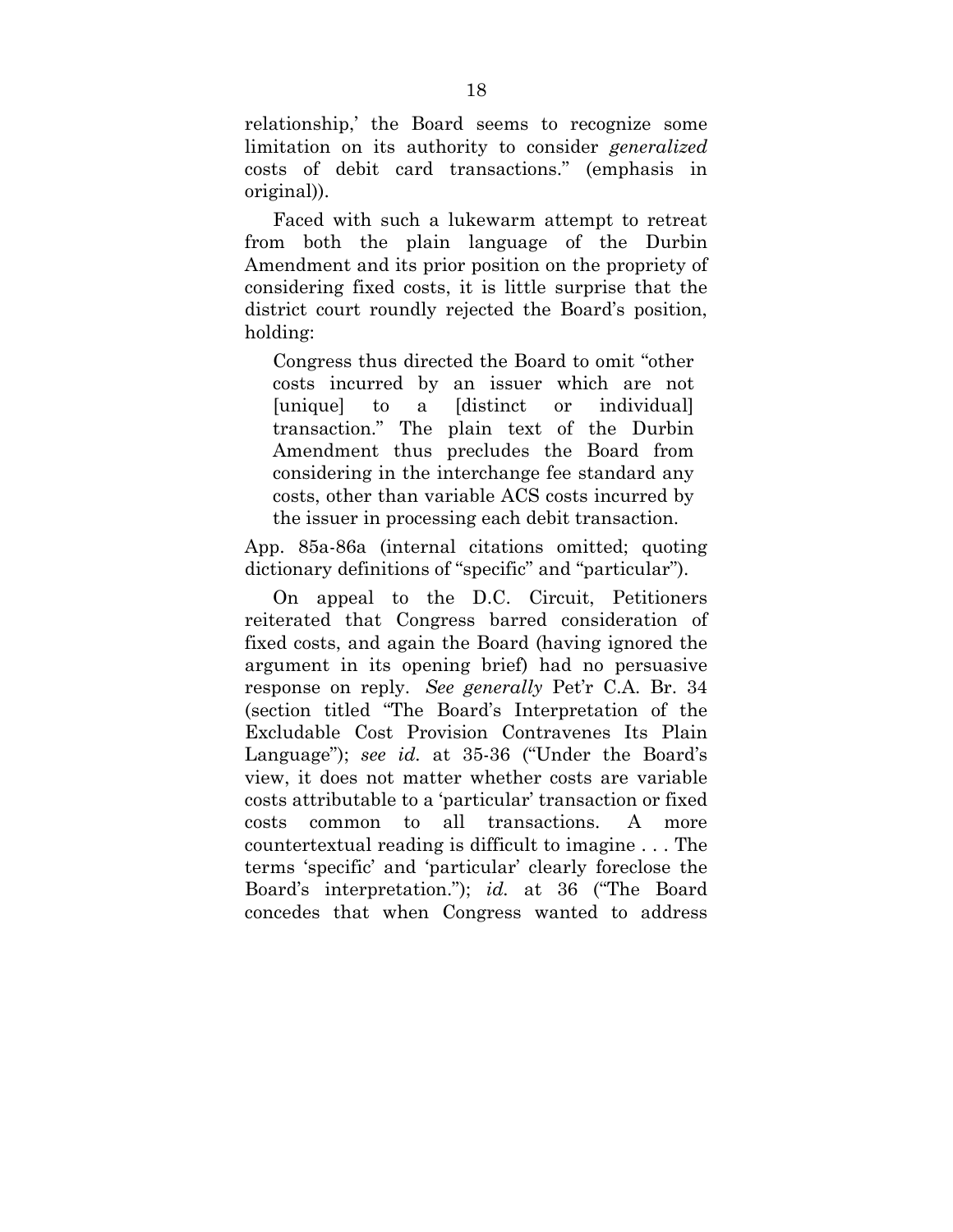costs relevant to transactions 'as a whole,' [as it did in the fraud prevent adjustment in Section 920(a)(5)(A)(i)] it used different language."); *id.* at 37 ("Through artificially *narrowing* excludable costs, the Board finds authority to *expand* allowable costs beyond those defined by Congress." (emphasis in original)); *id.* at 38 ("Notwithstanding Section  $920(a)(4)(B)$ 's limitation of allowable costs to the 'incremental' ACS costs of a particular transaction, 15 U.S.C. § 1693o-2(a)(4)(B), the Board determined that it had the authority to include fixed costs as well."); *id.* at 39 ("It vastly expanded allowable costs to include *any* ACS costs, such as network hardware and software costs, that do not vary with a particular transaction." (emphasis in original)); *id.* ("The Board's allowance for fixed costs is at odds with the plain language of Section  $920(a)(4)(B)(ii)$ . By definition, fixed costs are not 'specific' to any 'particular' transaction and fall squarely within the statute's excludable costs provision, Section  $920(a)(4)(B)(ii).$ ").

The Board's anemic response on reply was to dismiss this argument as "off the mark." Resp. C.A. Reply Br. 21. Making meaningless the terms "specific" and "particular," the Board conjured: "If *no*  electronic debit transaction can be effected without incurring some specific cost, then that cost must be specific to *some* particular transaction." *Id.* at 22 (emphasis in original). And it claimed that it would be "virtually impossible," "to trace each allowable cost to the precise transaction to which it relates," *id.,* though its own proposed rules envisioned using average variable costs to solve this difficulty—a proposal that was not objectionable to merchants.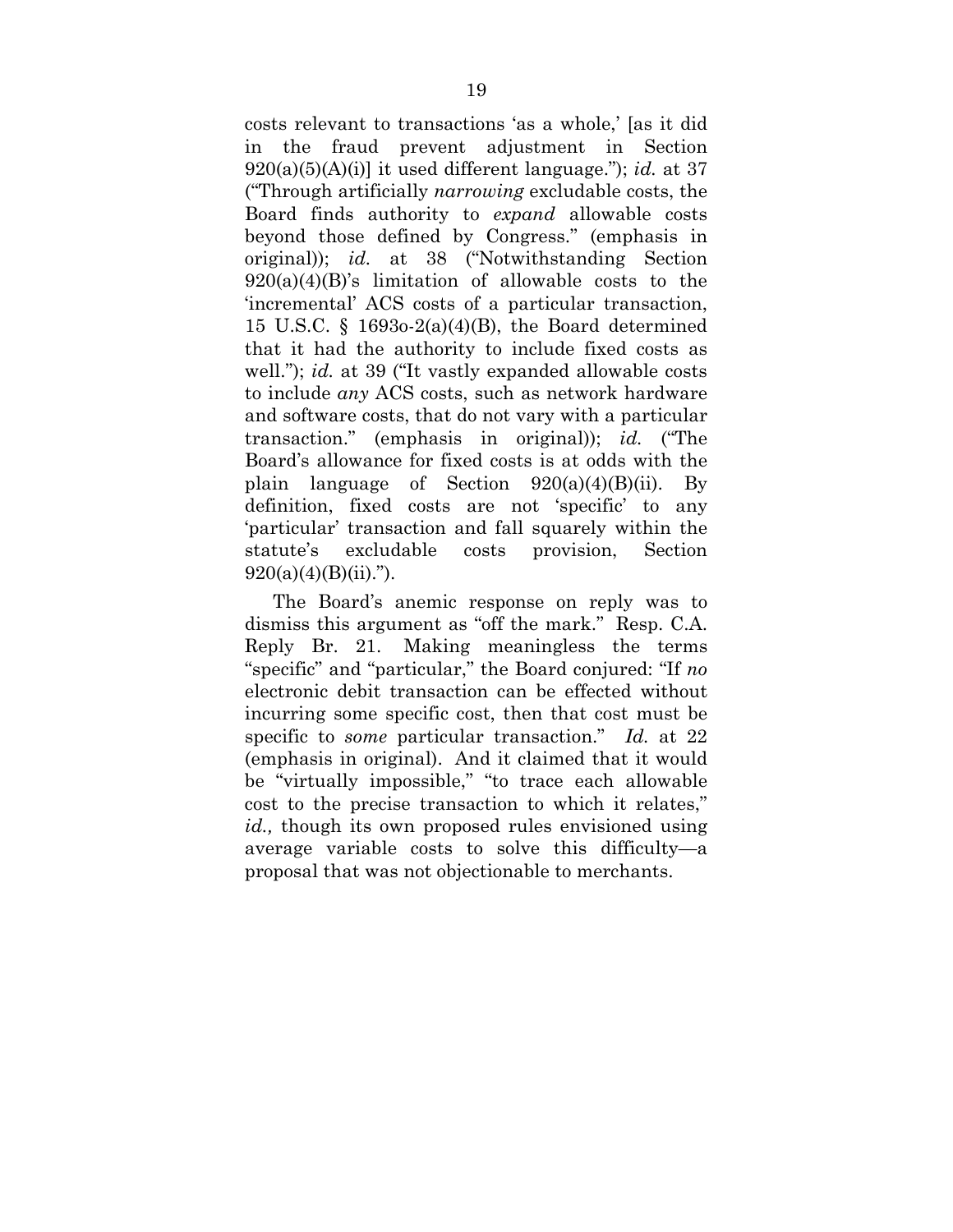Following the Board's lead, the D.C. Circuit all but ignored the critical issue of how the Board's consideration of *any* issuer's fixed costs—which will result in a roughly \$3 billion annual cost to merchants in extra debit interchange fees7—could ever be consistent with Congress's prescription that the Board cannot consider costs "which are not specific to a particular electronic debit transaction." The court of appeals never found any ambiguity in the phrase "costs . . . which are not specific to a particular electronic debit transaction," as would be required to defer to a reasonable agency interpretation under the second step of *Chevron. See*  App. 31a. To the contrary, the D.C. Circuit admitted that the "merchants' argument certainly has some persuasive power," noting that the plain meaning of "specific" and "particular" would generally preclude the Board's interpretation. *Id.* (providing, as a hypothetical, that no one would claim a shoe store's rent is "somehow 'specific' to a 'particular' shoe sale"). Yet it erroneously rejected the Petitioners' argument, for reasons that have little support either in the record or the law, while improperly applying an inflated level of deference reserved for ratemaking—an activity that the Board itself disclaimed undertaking. The D.C. Circuit's error warrants granting *certiorari*.

<sup>7</sup> *See* Robert J. Shapiro, *The Costs and Benefits of Half a Loaf: The Economic Effects of Recent Regulation of Debit Card Interchange Fees* 23-24 (Oct. 1, 2013), http://21353cb4da875d727a1d-

ccea4d4b51151ba804c4b0295d8d06a4.r8.cf1.rackcdn.com/SHAP IROreport.pdf (estimating the annual additional cost at \$4.04 billion with the majority stemming from the allowance of fixed costs).